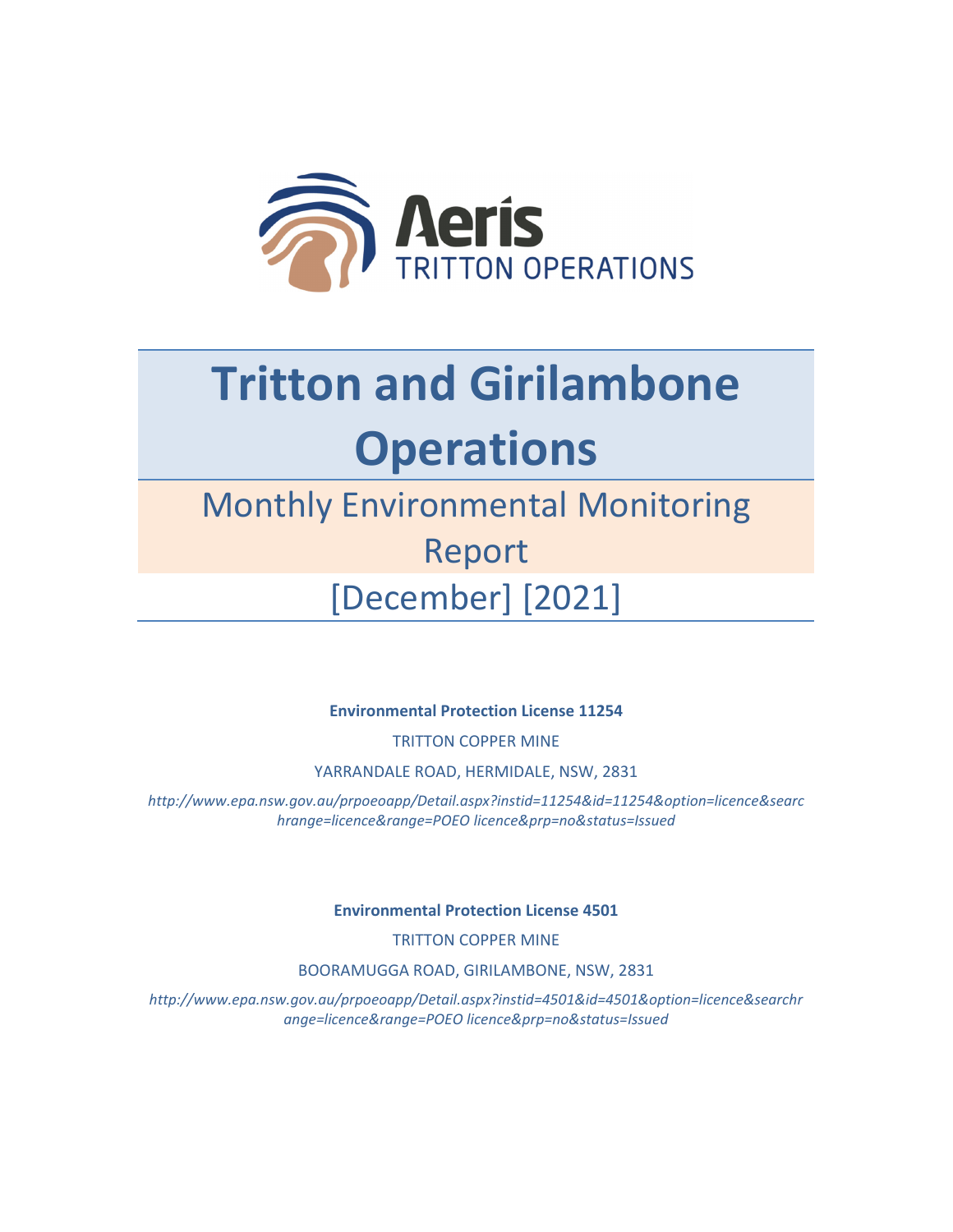

## **[DECEMBER] [2021] – GROUNDWATER MONITORING REPORT TRITTON OPERATIONS** LICENCE NO.11254

| Licensee: TRITTON RESOURCES LIMITED |                   |             |                   |                    |                         |
|-------------------------------------|-------------------|-------------|-------------------|--------------------|-------------------------|
|                                     |                   |             |                   |                    | <b>EPL No. 11254</b>    |
| Sample                              | <b>Monitoring</b> |             |                   |                    |                         |
| Point                               | <b>Frequency</b>  | <b>Date</b> | Parameter         | <b>Measurement</b> | Unit                    |
| EPA ID                              | Quarterly         | Sampled:    | Arsenic           |                    | $mg/L^1$                |
| No. 12 -                            |                   |             | <b>Barium</b>     |                    | mg/L                    |
| <b>PZH001</b>                       |                   | Obtained:   | Beryllium         |                    | mg/L                    |
|                                     |                   |             | Cadmium           |                    | mg/L                    |
|                                     |                   |             | Chloride          |                    | mg/L                    |
|                                     |                   | Published:  | Chromium          |                    | mg/L                    |
|                                     |                   | 8/04/2022   | Cobalt            |                    | mg/L                    |
|                                     |                   |             | Conductivity (EC) |                    | $\mu$ S/cm <sup>2</sup> |
|                                     |                   |             | Copper            |                    | mg/L                    |
|                                     |                   |             | Iron              |                    | mg/L                    |
|                                     |                   |             | Lead              |                    | mg/L                    |
|                                     |                   |             | Manganese         |                    | mg/L                    |
|                                     |                   |             | Mercury           |                    | mg/L                    |
|                                     |                   |             | Nickel            |                    | mg/L                    |
|                                     |                   |             | pH                |                    | pH Unit                 |
|                                     |                   |             | Sulfate           |                    | mg/L                    |
|                                     |                   |             | Vanadium          |                    | mg/L                    |
|                                     |                   |             | Zinc              |                    | mg/L                    |
|                                     |                   |             | SWL               |                    | m <sup>3</sup>          |
| EPA ID                              | Quarterly         | Sampled:    | Arsenic           |                    | mg/L                    |
| No. 13 -                            |                   |             | <b>Barium</b>     |                    | mg/L                    |
| <b>PZH002</b>                       |                   | Obtained:   | Beryllium         |                    | mg/L                    |
|                                     |                   |             | Cadmium           |                    | mg/L                    |
|                                     |                   | Published:  | Chloride          |                    | mg/L                    |
|                                     |                   | 8/04/2022   | Chromium          |                    | mg/L                    |
|                                     |                   |             | Cobalt            |                    | mg/L                    |
|                                     |                   |             | Conductivity (EC) |                    | $\mu$ S/cm              |
|                                     |                   |             | Copper            |                    | mg/L                    |
|                                     |                   |             | Iron              |                    | mg/L                    |
|                                     |                   |             | Lead              |                    | mg/L                    |
|                                     |                   |             | Manganese         |                    | mg/L                    |
|                                     |                   |             | Mercury           |                    | mg/L                    |
|                                     |                   |             | Nickel            |                    | mg/L                    |
|                                     |                   |             | pH                |                    | pH Unit                 |

<sup>1</sup> Milligrams per litre

<sup>3</sup> Metres

<sup>2</sup> Microsiemens per centimetre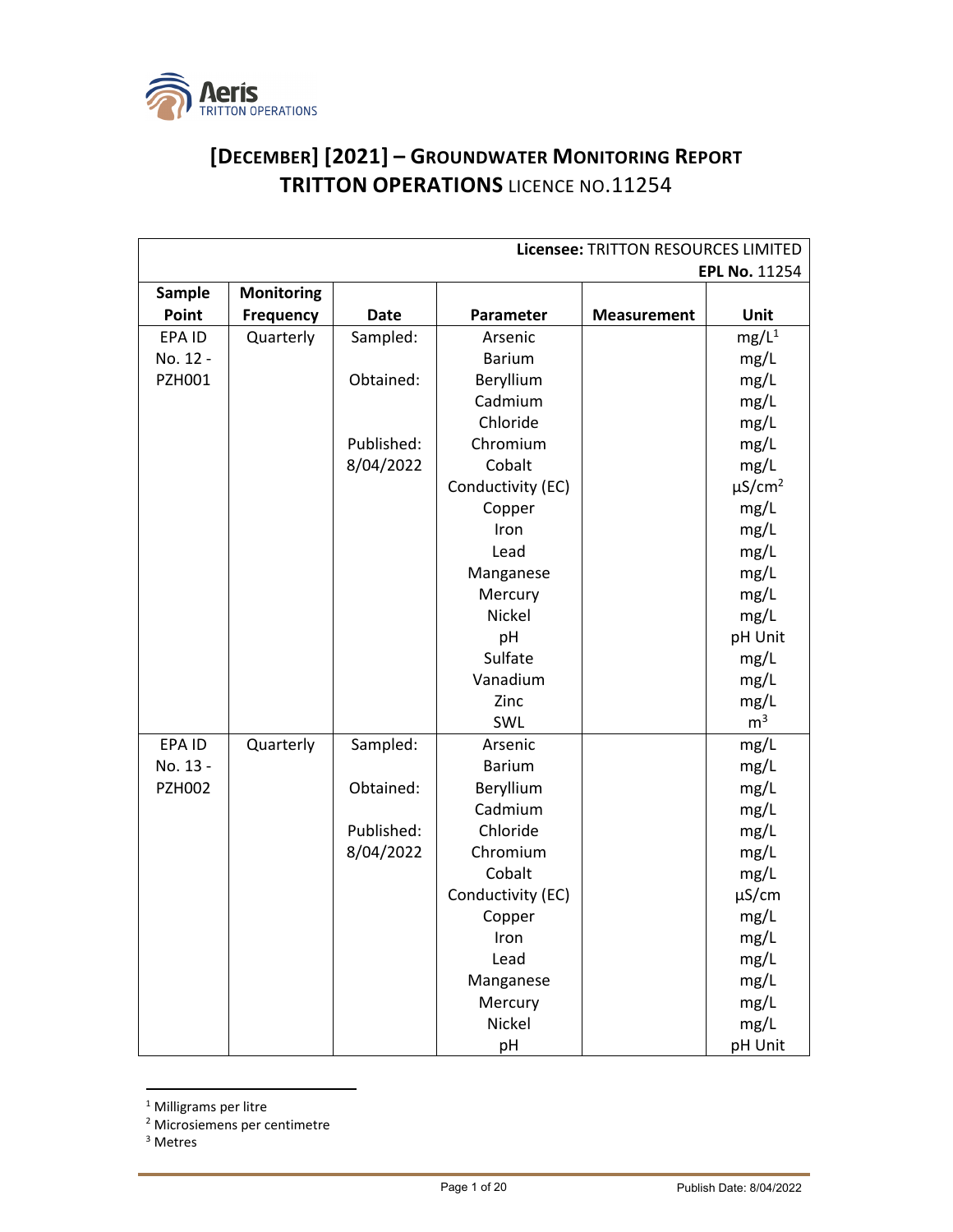

|               |           |            | Sulfate              | mg/L         |
|---------------|-----------|------------|----------------------|--------------|
|               |           |            | Vanadium             | mg/L         |
|               |           |            | Zinc                 | mg/L         |
|               |           |            | SWL                  | ${\sf m}$    |
| EPA ID        | Quarterly | Sampled:   | Arsenic              | mg/L         |
| No. 14 -      |           |            | <b>Barium</b>        | mg/L         |
| <b>PZH003</b> |           | Obtained:  | Beryllium            | mg/L         |
|               |           |            | Cadmium              | mg/L         |
|               |           | Published: | Chloride             | mg/L         |
|               |           | 8/04/2022  | Chromium             | mg/L         |
|               |           |            | Cobalt               | mg/L         |
|               |           |            | Conductivity (EC)    | $\mu$ S/cm   |
|               |           |            | Copper               | mg/L         |
|               |           |            | Iron                 | mg/L         |
|               |           |            | Lead                 | mg/L         |
|               |           |            | Manganese            | mg/L         |
|               |           |            | Mercury              | mg/L         |
|               |           |            | Nickel               | mg/L         |
|               |           |            | pH                   | pH Unit      |
|               |           |            | Sulfate              | mg/L         |
|               |           |            | Vanadium             | mg/L         |
|               |           |            | Zinc                 | mg/L         |
|               |           |            | SWL                  | m            |
|               | Quarterly | Sampled:   | Arsenic              | mg/L         |
| EPA ID        |           |            |                      |              |
| No. 15 -      |           |            | <b>Barium</b>        | mg/L         |
| <b>PZH004</b> |           | Obtained:  | Beryllium            | mg/L         |
|               |           |            | Cadmium              | mg/L         |
|               |           | Published: | Chloride             | mg/L         |
|               |           | 8/04/2022  | Chromium             | mg/L         |
|               |           |            | Cobalt               | mg/L         |
|               |           |            | Conductivity (EC)    | $\mu$ S/cm   |
|               |           |            | Copper               | mg/L         |
|               |           |            | Iron                 | mg/L         |
|               |           |            | Lead                 | mg/L         |
|               |           |            | Manganese            | mg/L         |
|               |           |            | Mercury              | mg/L         |
|               |           |            | Nickel               | mg/L         |
|               |           |            | pH                   | pH Unit      |
|               |           |            | Sulfate              | mg/L         |
|               |           |            | Vanadium             | mg/L         |
|               |           |            | Zinc                 | mg/L         |
|               |           |            | SWL                  | m            |
| EPA ID        | Quarterly | Sampled:   | Arsenic              | mg/L         |
| No. 16 -      |           |            | <b>Barium</b>        | mg/L         |
| <b>PZH005</b> |           | Obtained:  | Beryllium<br>Cadmium | mg/L<br>mg/L |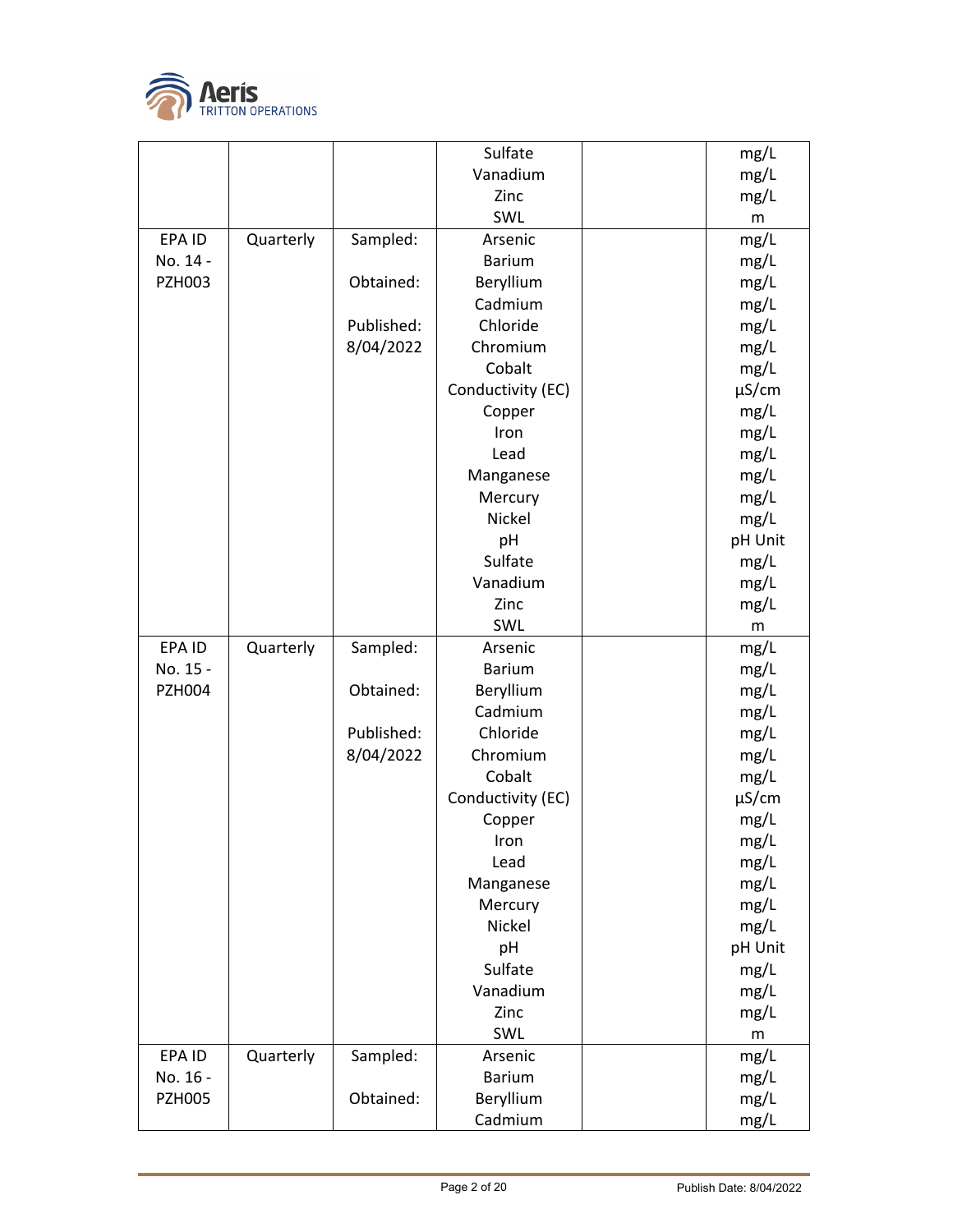

|               |           | Published: | Chloride          |       | mg/L               |
|---------------|-----------|------------|-------------------|-------|--------------------|
|               |           | 8/04/2022  | Chromium          |       | mg/L               |
|               |           |            | Cobalt            |       | mg/L               |
|               |           |            | Conductivity (EC) |       | $\mu$ S/cm         |
|               |           |            | Copper            |       | mg/L               |
|               |           |            | Iron              |       | mg/L               |
|               |           |            | Lead              |       | mg/L               |
|               |           |            | Manganese         |       | mg/L               |
|               |           |            | Mercury           |       | mg/L               |
|               |           |            | Nickel            |       | mg/L               |
|               |           |            | pH                |       | pH Unit            |
|               |           |            | Sulfate           |       | mg/L               |
|               |           |            | Vanadium          |       | mg/L               |
|               |           |            | Zinc              |       | mg/L               |
|               |           |            | SWL               |       | m                  |
| EPA ID        | Quarterly | Sampled:   | Arsenic           |       | mg/L               |
| No. 17 -      |           |            | <b>Barium</b>     |       | mg/L               |
| <b>PZH006</b> |           | Obtained:  | Beryllium         |       | mg/L               |
|               |           |            | Cadmium           |       | mg/L               |
|               |           |            | Chloride          |       | mg/L               |
|               |           | Published: | Chromium          |       | mg/L               |
|               |           | 8/04/2022  | Cobalt            |       | mg/L               |
|               |           |            | Conductivity (EC) |       | $\mu$ S/cm         |
|               |           |            | Copper            |       | mg/L               |
|               |           |            | Iron              |       | mg/L               |
|               |           |            | Lead              |       | mg/L               |
|               |           |            | Manganese         |       | mg/L               |
|               |           |            | Mercury           |       | mg/L               |
|               |           |            | Nickel            |       | mg/L               |
|               |           |            | pH                |       | pH Unit            |
|               |           |            | Sulfate           |       | mg/L               |
|               |           |            | Vanadium          |       |                    |
|               |           |            | Zinc              |       | mg/L               |
|               |           |            | SWL               |       | mg/L               |
| EPA ID        | Quarterly | Sampled:   | Arsenic           | 0.005 | m<br>mg/L          |
| No. 18 -      |           | 16/12/21   | <b>Barium</b>     | 0.031 | mg/L               |
| <b>PZH007</b> |           | Obtained:  | Beryllium         | 0.001 | mg/L               |
|               |           | 12/1/22    | Cadmium           | 0.002 | mg/L               |
|               |           | Published: | Chloride          | 4650  | mg/L               |
|               |           | 8/04/2022  | Chromium          | 0.004 | mg/L               |
|               |           |            | Cobalt            | 0.016 |                    |
|               |           |            | Conductivity (EC) | 15900 | mg/L<br>$\mu$ S/cm |
|               |           |            | Copper            | 0.198 | mg/L               |
|               |           |            | Iron              | 0.44  | mg/L               |
|               |           |            | Lead              | 0.001 |                    |
|               |           |            |                   |       | mg/L               |
|               |           |            | Manganese         | 0.21  | mg/L               |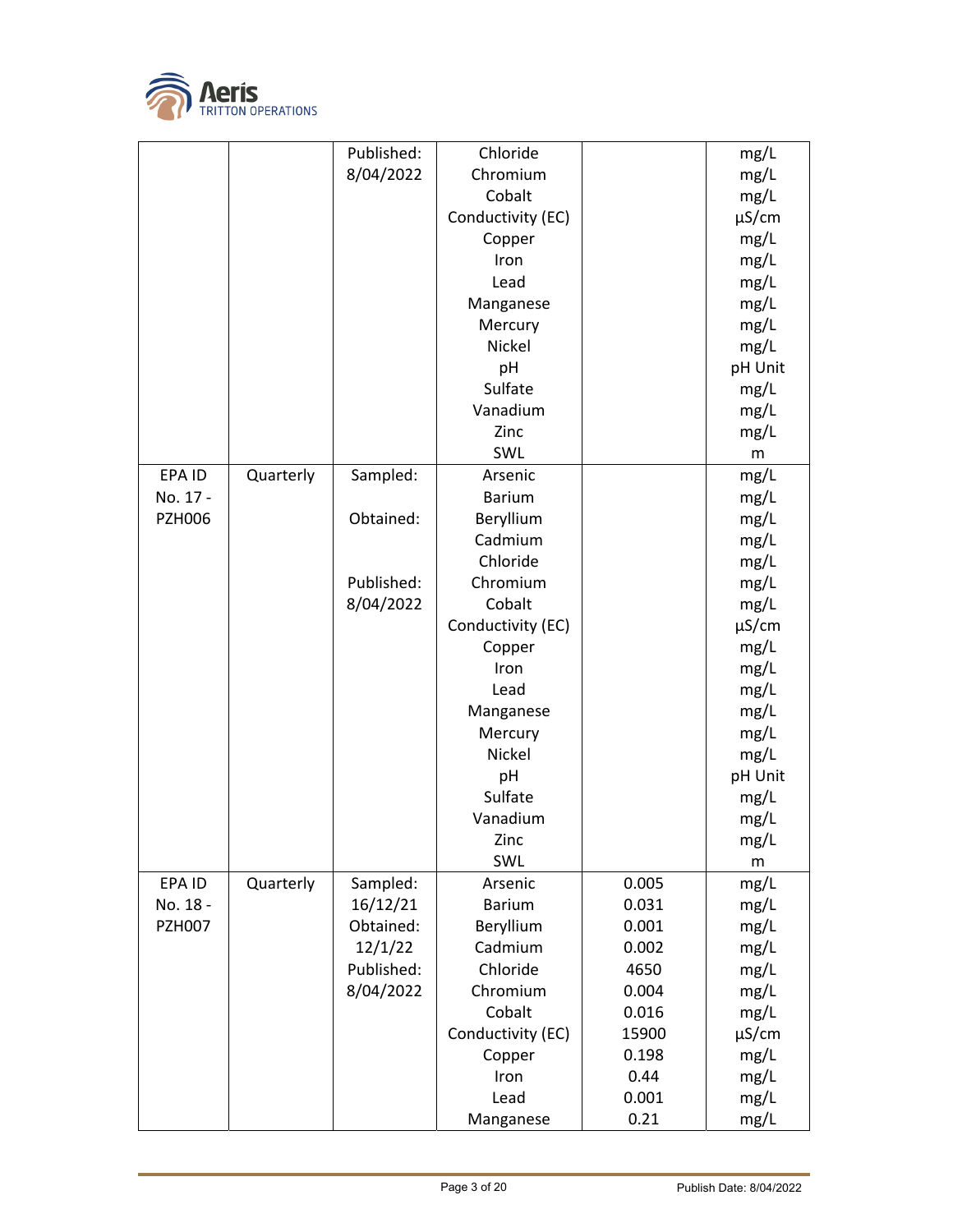

|               |           |            | Mercury           | 0.0001 | mg/L       |
|---------------|-----------|------------|-------------------|--------|------------|
|               |           |            | <b>Nickel</b>     | 0.011  | mg/L       |
|               |           |            | pH                | 8.05   | pH Unit    |
|               |           |            | Sulfate           | 2250   | mg/L       |
|               |           |            | Vanadium          | 0.01   | mg/L       |
|               |           |            | Zinc              | 0.12   | mg/L       |
|               |           |            | SWL               | 42.39  | m          |
| EPA ID        | Quarterly | Sampled:   | Arsenic           | 0.02   | mg/L       |
| No. 19 -      |           | 16/12/21   | <b>Barium</b>     | 0.019  | mg/L       |
| <b>PZH008</b> |           | Obtained:  | Beryllium         | 0.001  | mg/L       |
|               |           | 12/01/22   | Cadmium           | 0.0006 | mg/L       |
|               |           |            | Chloride          | 3970   | mg/L       |
|               |           | Published: | Chromium          | 0.001  | mg/L       |
|               |           | 8/04/2022  | Cobalt            | 0.01   | mg/L       |
|               |           |            | Conductivity (EC) | 13300  | $\mu$ S/cm |
|               |           |            | Copper            | 0.044  | mg/L       |
|               |           |            | Iron              | 1.12   | mg/L       |
|               |           |            | Lead              | 0.001  | mg/L       |
|               |           |            | Manganese         | 0.108  | mg/L       |
|               |           |            | Mercury           | 0.0001 | mg/L       |
|               |           |            | Nickel            | 0.004  | mg/L       |
|               |           |            | pH                | 7.92   | pH Unit    |
|               |           |            | Sulfate           | 1810   | mg/L       |
|               |           |            | Vanadium          | 0.01   | mg/L       |
|               |           |            | Zinc              | 0.065  | mg/L       |
|               |           |            | SWL               | 17.22  | m          |
| EPA ID        | Quarterly | Sampled:   | Arsenic           | 0.001  | mg/L       |
| No. 20 -      |           | 16/12/21   | <b>Barium</b>     | 0.045  | mg/L       |
| <b>PZH009</b> |           |            | Beryllium         | 0.001  | mg/L       |
|               |           | Obtained:  | Cadmium           | 0.0008 | mg/L       |
|               |           | 12/01/22   | Chloride          | 5380   | mg/L       |
|               |           |            | Chromium          | 0.001  | mg/L       |
|               |           | Published: | Cobalt            | 0.002  | mg/L       |
|               |           | 8/04/2022  | Conductivity (EC) | 17200  | $\mu$ S/cm |
|               |           |            | Copper            | 0.098  | mg/L       |
|               |           |            | Iron              | 0.18   | mg/L       |
|               |           |            | Lead              | 0.001  | mg/L       |
|               |           |            | Manganese         | 0.072  | mg/L       |
|               |           |            | Mercury           | 0.0001 | mg/L       |
|               |           |            | Nickel            | 0.018  | mg/L       |
|               |           |            | pH                | 8      | pH Unit    |
|               |           |            | Sulfate           | 2280   | mg/L       |
|               |           |            | Vanadium          | 0.01   | mg/L       |
|               |           |            | Zinc              | 0.127  | mg/L       |
|               |           |            | SWL               | 12.83  | m          |
| EPA ID        | Quarterly | Sampled:   | Arsenic           |        | mg/L       |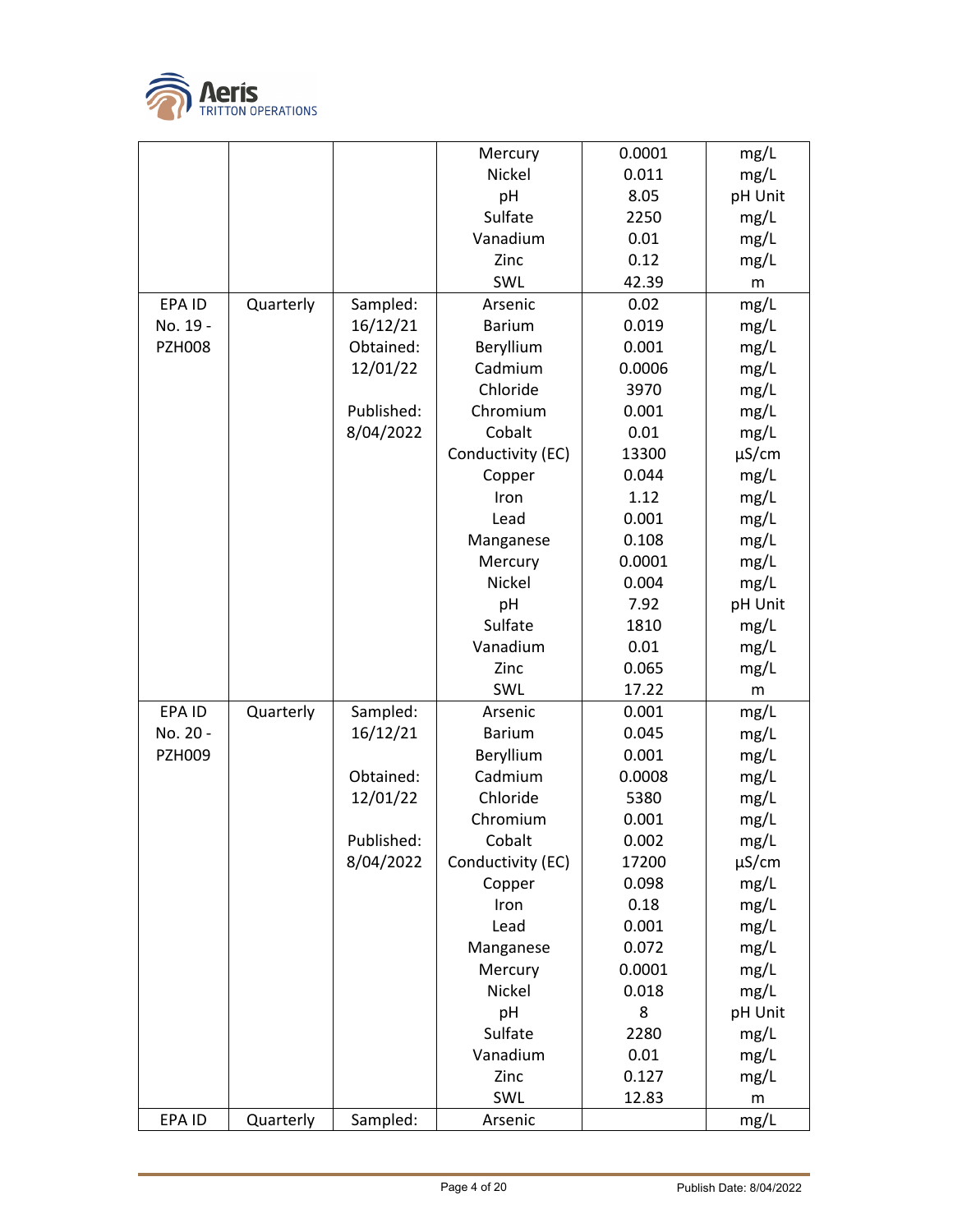

| No. 22 -      |           | 16/12/21   | <b>Barium</b>     |        | mg/L       |
|---------------|-----------|------------|-------------------|--------|------------|
| PZH013        |           |            | Beryllium         |        | mg/L       |
|               |           | Obtained:  | Cadmium           |        | mg/L       |
|               |           | <b>DRY</b> | Chloride          |        | mg/L       |
|               |           |            | Chromium          |        | mg/L       |
|               |           | Published: | Cobalt            |        | mg/L       |
|               |           | 8/04/2022  | Conductivity (EC) |        | $\mu$ S/cm |
|               |           |            | Copper            |        | mg/L       |
|               |           |            | Iron              |        | mg/L       |
|               |           |            | Lead              |        | mg/L       |
|               |           |            | Manganese         |        | mg/L       |
|               |           |            | Mercury           |        | mg/L       |
|               |           |            | Nickel            |        | mg/L       |
|               |           |            | pH                |        | pH Unit    |
|               |           |            | Sulfate           |        | mg/L       |
|               |           |            | Vanadium          |        | mg/L       |
|               |           |            | Zinc              |        | mg/L       |
|               |           |            | SWL               |        | m          |
| EPA ID        | Quarterly | Sampled:   | Arsenic           | 0.001  | mg/L       |
| No. 23 -      |           | 16/12/21   | <b>Barium</b>     | 0.004  | mg/L       |
| <b>PZH014</b> |           |            | Beryllium         | 0.001  | mg/L       |
|               |           | Obtained:  | Cadmium           | 0.0002 | mg/L       |
|               |           | 12/01/22   | Chloride          | 4480   | mg/L       |
|               |           |            | Chromium          | 0.001  | mg/L       |
|               |           | Published: | Cobalt            | 0.001  | mg/L       |
|               |           | 8/04/2022  | Conductivity (EC) | 14500  | $\mu$ S/cm |
|               |           |            | Copper            | 0.005  | mg/L       |
|               |           |            | Iron              | 0.05   | mg/L       |
|               |           |            | Lead              | 0.001  | mg/L       |
|               |           |            | Manganese         | 0.019  | mg/L       |
|               |           |            | Mercury           | 0.0001 | mg/L       |
|               |           |            | Nickel            | 0.003  | mg/L       |
|               |           |            | pH                | 7.86   | pH Unit    |
|               |           |            | Sulfate           | 1870   | mg/L       |
|               |           |            | Vanadium          | 0.01   | mg/L       |
|               |           |            | Zinc              | 0.015  | mg/L       |
|               |           |            | SWL               | 46.24  | m          |
| EPA ID        | Quarterly | Sampled:   | Arsenic           | 0.001  | mg/L       |
| No. 24 -      |           | 16/12/21   | <b>Barium</b>     | 0.007  | mg/L       |
| <b>PZH015</b> |           |            | Beryllium         | 0.001  | mg/L       |
|               |           | Obtained:  | Cadmium           | 0.0001 | mg/L       |
|               |           | 12/01/22   | Chloride          | 4950   | mg/L       |
|               |           |            | Chromium          | 0.012  | mg/L       |
|               |           | Published: | Cobalt            | 0.001  | mg/L       |
|               |           | 8/04/2022  | Conductivity (EC) | 16900  | $\mu$ S/cm |
|               |           |            | Copper            | 0.016  | mg/L       |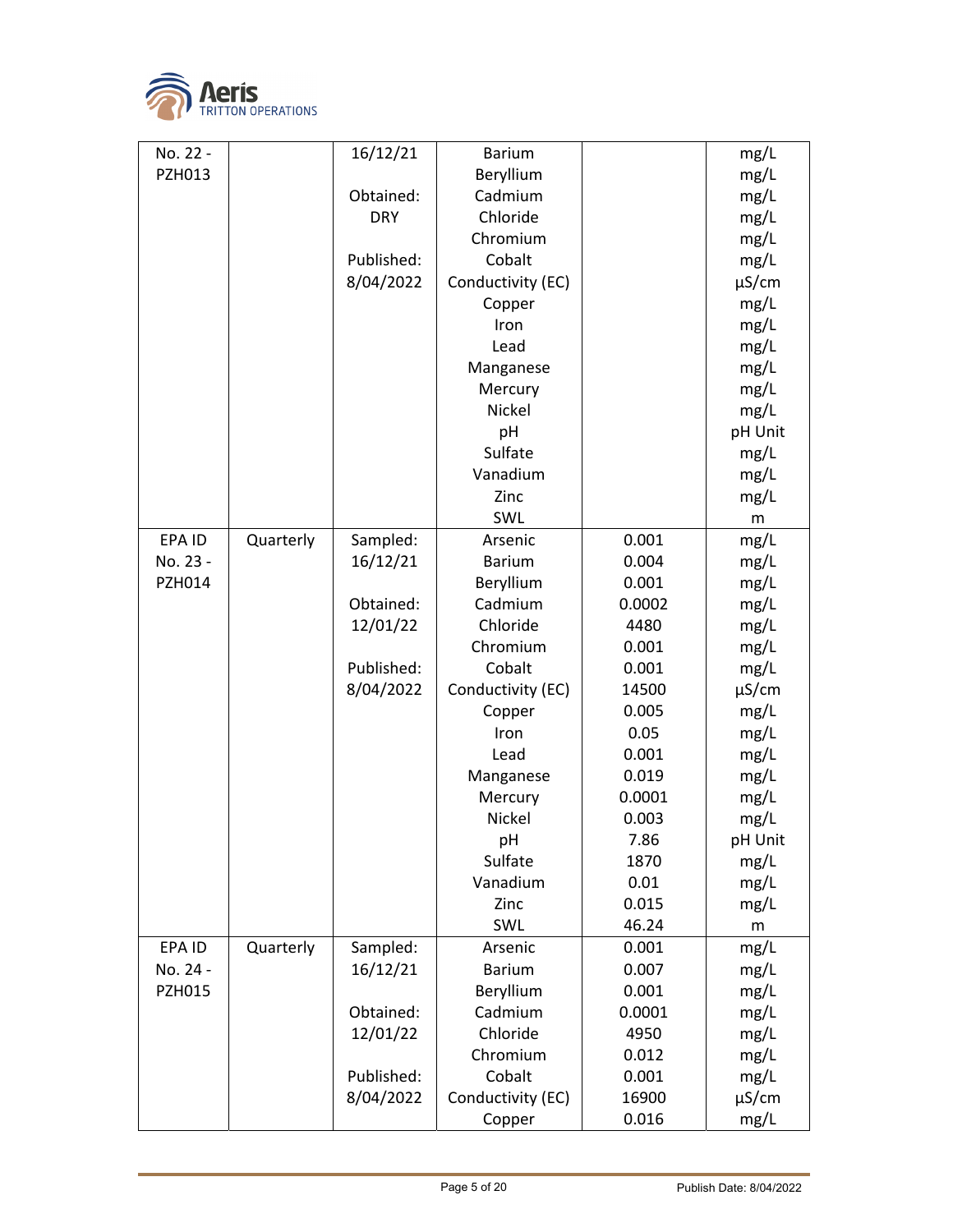

|               |           |            | Iron              | 0.42   | mg/L       |
|---------------|-----------|------------|-------------------|--------|------------|
|               |           |            | Lead              | 0.001  | mg/L       |
|               |           |            | Manganese         | 0.012  | mg/L       |
|               |           |            | Mercury           | 0.0001 | mg/L       |
|               |           |            | Nickel            | 0.004  | mg/L       |
|               |           |            | pH                | 7.88   | pH Unit    |
|               |           |            | Sulfate           | 2830   | mg/L       |
|               |           |            | Vanadium          | 0.01   | mg/L       |
|               |           |            | Zinc              | 0.019  | mg/L       |
|               |           |            | SWL               | 50.39  | m          |
| EPA ID        | Quarterly | Sampled:   | Arsenic           |        | mg/L       |
| No. 25 -      |           | D/M/Y      | <b>Barium</b>     |        | mg/L       |
| PZH017        |           |            | Beryllium         |        | mg/L       |
|               |           | Obtained:  | Cadmium           |        | mg/L       |
|               |           | D/M/Y      | Chloride          |        | mg/L       |
|               |           |            | Chromium          |        | mg/L       |
|               |           | Published: | Cobalt            |        | mg/L       |
|               |           | 8/04/2022  | Conductivity (EC) |        | $\mu$ S/cm |
|               |           |            | Copper            |        | mg/L       |
|               |           |            | Iron              |        | mg/L       |
|               |           |            | Lead              |        | mg/L       |
|               |           |            | Manganese         |        | mg/L       |
|               |           |            | Mercury           |        | mg/L       |
|               |           |            | Nickel            |        | mg/L       |
|               |           |            | pH                |        | pH Unit    |
|               |           |            | Sulfate           |        | mg/L       |
|               |           |            | Vanadium          |        | mg/L       |
|               |           |            | Zinc              |        | mg/L       |
|               |           |            | SWL               |        | m          |
| EPA ID        | Quarterly | Sampled:   | Arsenic           |        | mg/L       |
| No. 26 -      |           | D/M/Y      | <b>Barium</b>     |        | mg/L       |
| <b>PZH018</b> |           |            | Beryllium         |        | mg/L       |
|               |           | Obtained:  | Cadmium           |        | mg/L       |
|               |           | D/M/Y      | Chloride          |        | mg/L       |
|               |           |            | Chromium          |        | mg/L       |
|               |           | Published: | Cobalt            |        | mg/L       |
|               |           | 8/04/2022  | Conductivity (EC) |        | $\mu$ S/cm |
|               |           |            |                   |        |            |
|               |           |            | Copper            |        | mg/L       |
|               |           |            | Iron              |        | mg/L       |
|               |           |            | Lead              |        | mg/L       |
|               |           |            | Manganese         |        | mg/L       |
|               |           |            | Mercury           |        | mg/L       |
|               |           |            | Nickel            |        | mg/L       |
|               |           |            | pH                |        | pH Unit    |
|               |           |            | Sulfate           |        | mg/L       |
|               |           |            | Vanadium          |        | mg/L       |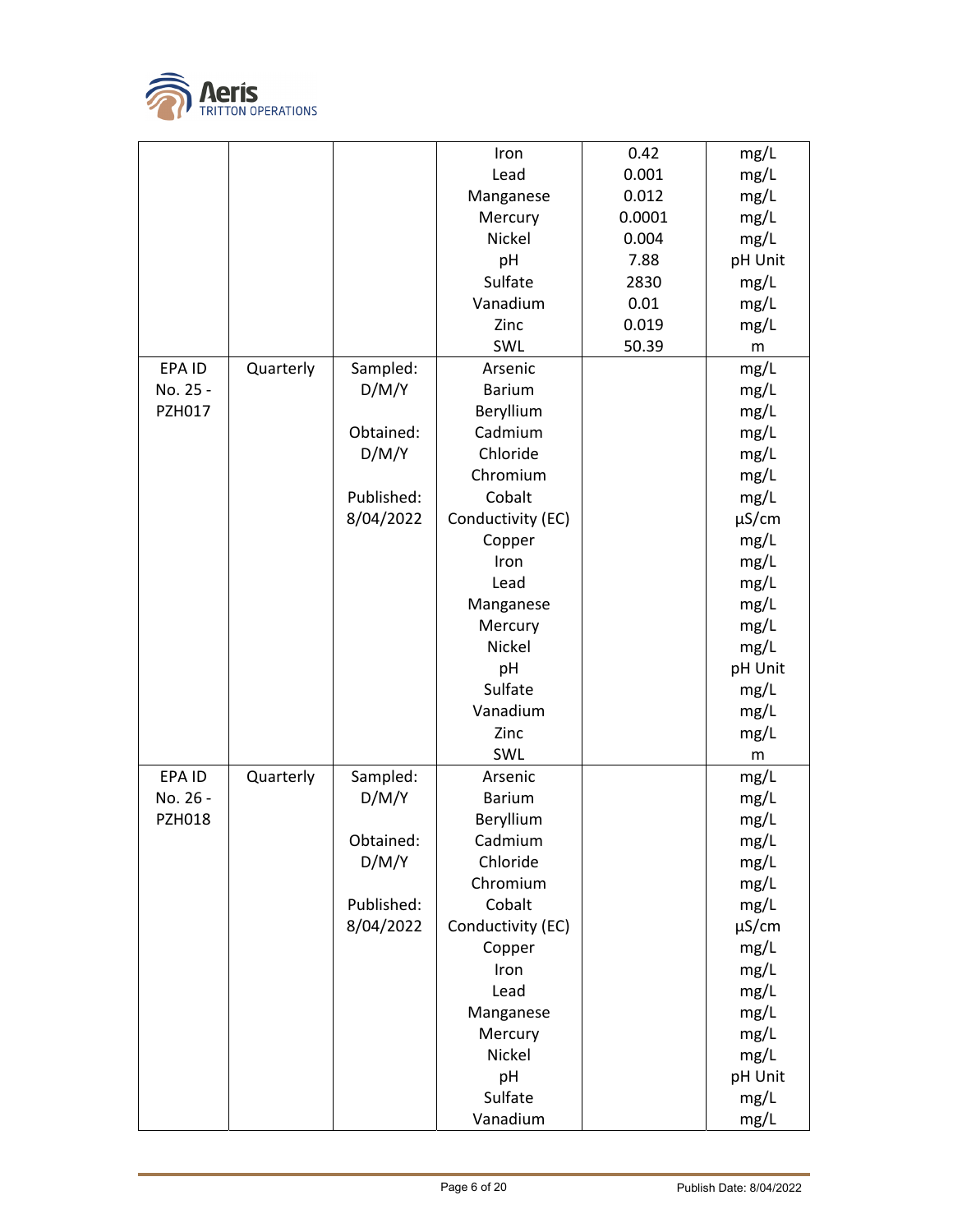

|               |           |            | Zinc              | mg/L       |
|---------------|-----------|------------|-------------------|------------|
|               |           |            | SWL               | m          |
| EPA ID        | Quarterly | Sampled:   | Arsenic           | mg/L       |
| No. 27 -      |           | D/M/Y      | <b>Barium</b>     | mg/L       |
| PZH019        |           |            | Beryllium         | mg/L       |
|               |           | Obtained:  | Cadmium           | mg/L       |
|               |           | D/M/Y      | Chloride          | mg/L       |
|               |           |            | Chromium          | mg/L       |
|               |           | Published: | Cobalt            | mg/L       |
|               |           | 8/04/2022  | Conductivity (EC) | $\mu$ S/cm |
|               |           |            | Copper            | mg/L       |
|               |           |            | Iron              | mg/L       |
|               |           |            | Lead              | mg/L       |
|               |           |            | Manganese         | mg/L       |
|               |           |            | Mercury           | mg/L       |
|               |           |            | Nickel            | mg/L       |
|               |           |            | pH                | pH Unit    |
|               |           |            | Sulfate           | mg/L       |
|               |           |            | Vanadium          | mg/L       |
|               |           |            | Zinc              | mg/L       |
|               |           |            | SWL               | m          |
| EPA ID        | Quarterly | Sampled:   | Arsenic           | mg/L       |
| No. 28 -      |           | D/M/Y      | <b>Barium</b>     | mg/L       |
| <b>PZH020</b> |           |            | Beryllium         | mg/L       |
|               |           | Obtained:  | Cadmium           | mg/L       |
|               |           | D/M/Y      | Chloride          | mg/L       |
|               |           |            | Chromium          | mg/L       |
|               |           | Published: | Cobalt            | mg/L       |
|               |           | 8/04/2022  | Conductivity (EC) | $\mu$ S/cm |
|               |           |            | Copper            | mg/L       |
|               |           |            | Iron              | mg/L       |
|               |           |            | Lead              | mg/L       |
|               |           |            | Manganese         | mg/L       |
|               |           |            | Mercury           | mg/L       |
|               |           |            | Nickel            | mg/L       |
|               |           |            | pH                | pH Unit    |
|               |           |            | Sulfate           | mg/L       |
|               |           |            | Vanadium          | mg/L       |
|               |           |            | Zinc              | mg/L       |
|               |           |            | SWL               | m          |
| EPA ID No.    | Quarterly | Sampled:   | Arsenic           | mg/L       |
| $29 -$        |           | D/M/Y      | <b>Barium</b>     | mg/L       |
| PZH021        |           |            | Beryllium         | mg/L       |
|               |           | Obtained:  | Cadmium           | mg/L       |
|               |           | D/M/Y      | Chloride          | mg/L       |
|               |           |            | Chromium          | mg/L       |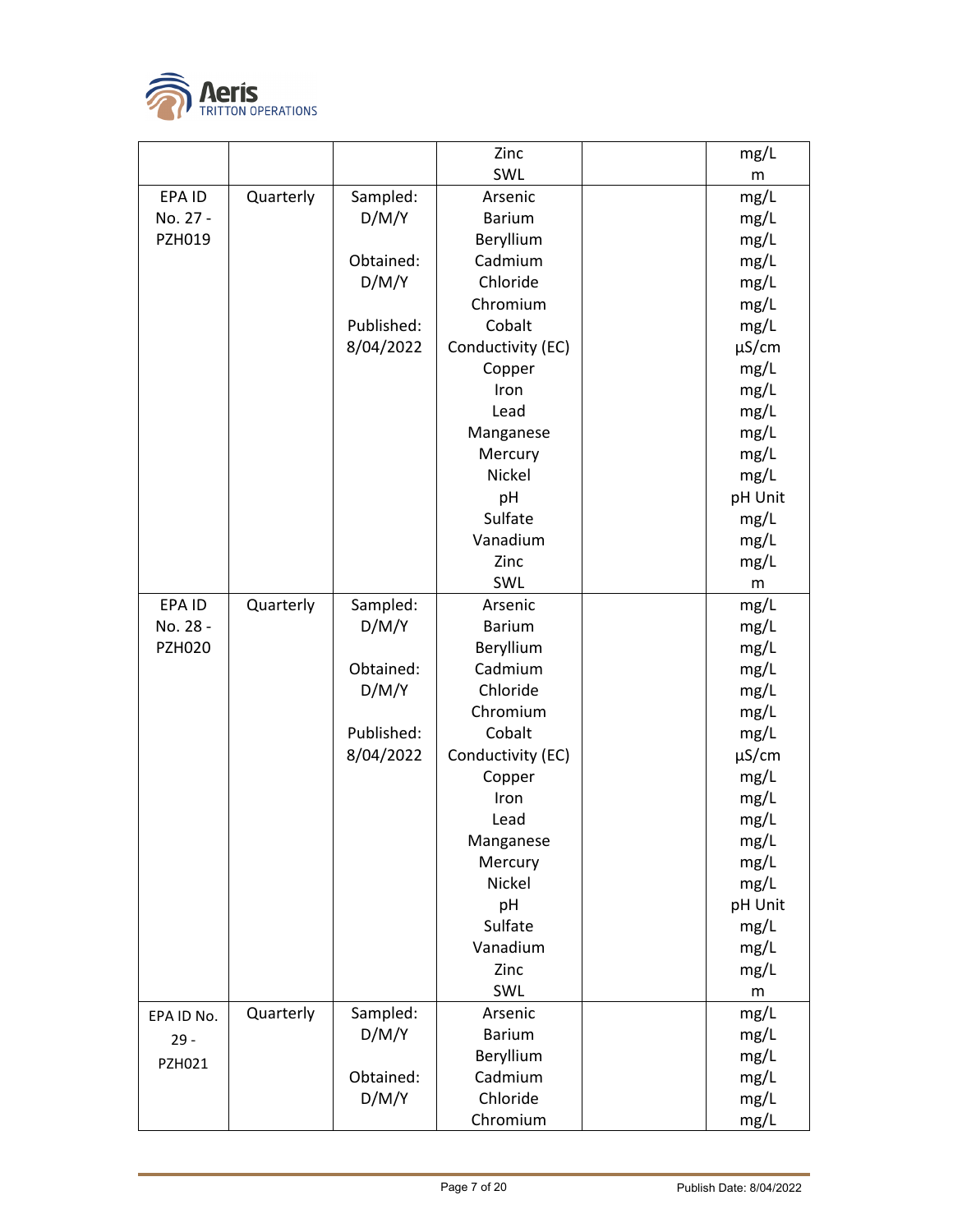

|               |           | Published: | Cobalt            | mg/L       |
|---------------|-----------|------------|-------------------|------------|
|               |           | 8/04/2022  | Conductivity (EC) | $\mu$ S/cm |
|               |           |            | Copper            | mg/L       |
|               |           |            | Iron              | mg/L       |
|               |           |            | Lead              | mg/L       |
|               |           |            | Manganese         | mg/L       |
|               |           |            | Mercury           | mg/L       |
|               |           |            | Nickel            | mg/L       |
|               |           |            | pH                | pH Unit    |
|               |           |            | Sulfate           | mg/L       |
|               |           |            | Vanadium          | mg/L       |
|               |           |            | Zinc              | mg/L       |
|               |           |            | SWL               | m          |
| EPA ID        | Quarterly | Sampled:   | Arsenic           | mg/L       |
| No. 30 -      |           |            | <b>Barium</b>     | mg/L       |
| <b>PZH022</b> |           | Obtained:  | Beryllium         | mg/L       |
|               |           |            | Cadmium           | mg/L       |
|               |           | Published: | Chloride          | mg/L       |
|               |           | 8/04/2022  | Chromium          | mg/L       |
|               |           |            | Cobalt            | mg/L       |
|               |           |            | Conductivity (EC) | $\mu$ S/cm |
|               |           |            | Copper            | mg/L       |
|               |           |            | Iron              | mg/L       |
|               |           |            | Lead              | mg/L       |
|               |           |            | Manganese         | mg/L       |
|               |           |            | Mercury           | mg/L       |
|               |           |            | Nickel            | mg/L       |
|               |           |            | pH                | pH Unit    |
|               |           |            | Sulfate           | mg/L       |
|               |           |            | Vanadium          | mg/L       |
|               |           |            | Zinc              | mg/L       |
|               |           |            | SWL               | m          |
| EPA ID        | Quarterly | Sampled:   | Arsenic           | mg/L       |
| No. 31 -      |           |            | <b>Barium</b>     | mg/L       |
| <b>PZH023</b> |           | Obtained:  | Beryllium         | mg/L       |
|               |           |            | Cadmium           | mg/L       |
|               |           | Published: | Chloride          | mg/L       |
|               |           | 8/04/2022  | Chromium          | mg/L       |
|               |           |            | Cobalt            | mg/L       |
|               |           |            | Conductivity (EC) | $\mu$ S/cm |
|               |           |            | Copper            | mg/L       |
|               |           |            | Iron              | mg/L       |
|               |           |            | Lead              | mg/L       |
|               |           |            | Manganese         | mg/L       |
|               |           |            | Mercury           | mg/L       |
|               |           |            | Nickel            | mg/L       |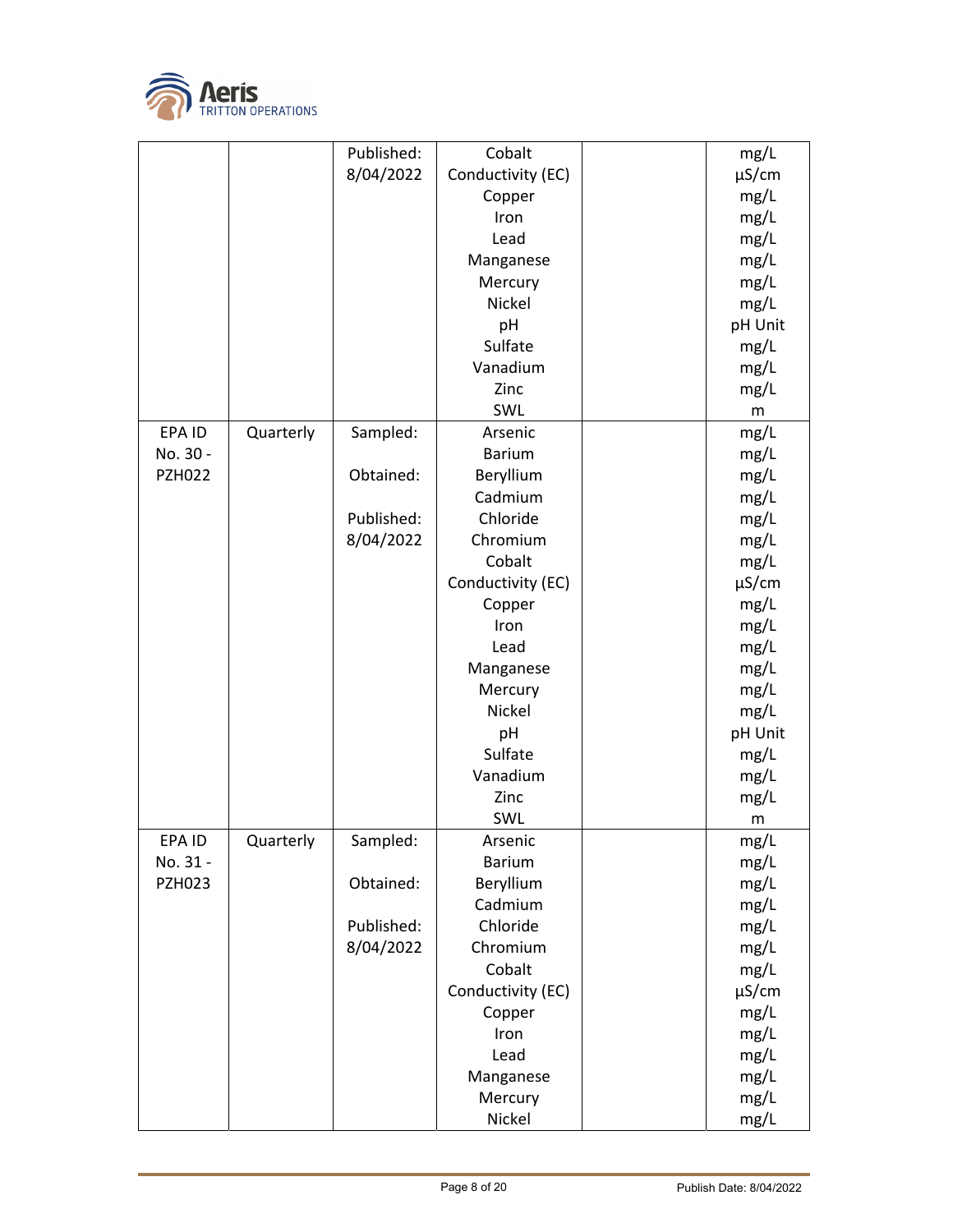

| рH       | pH Unit |
|----------|---------|
| Sulfate  | mg/L    |
| Vanadium | mg/L    |
| Zinc     | mg/L    |
| SWL      | m       |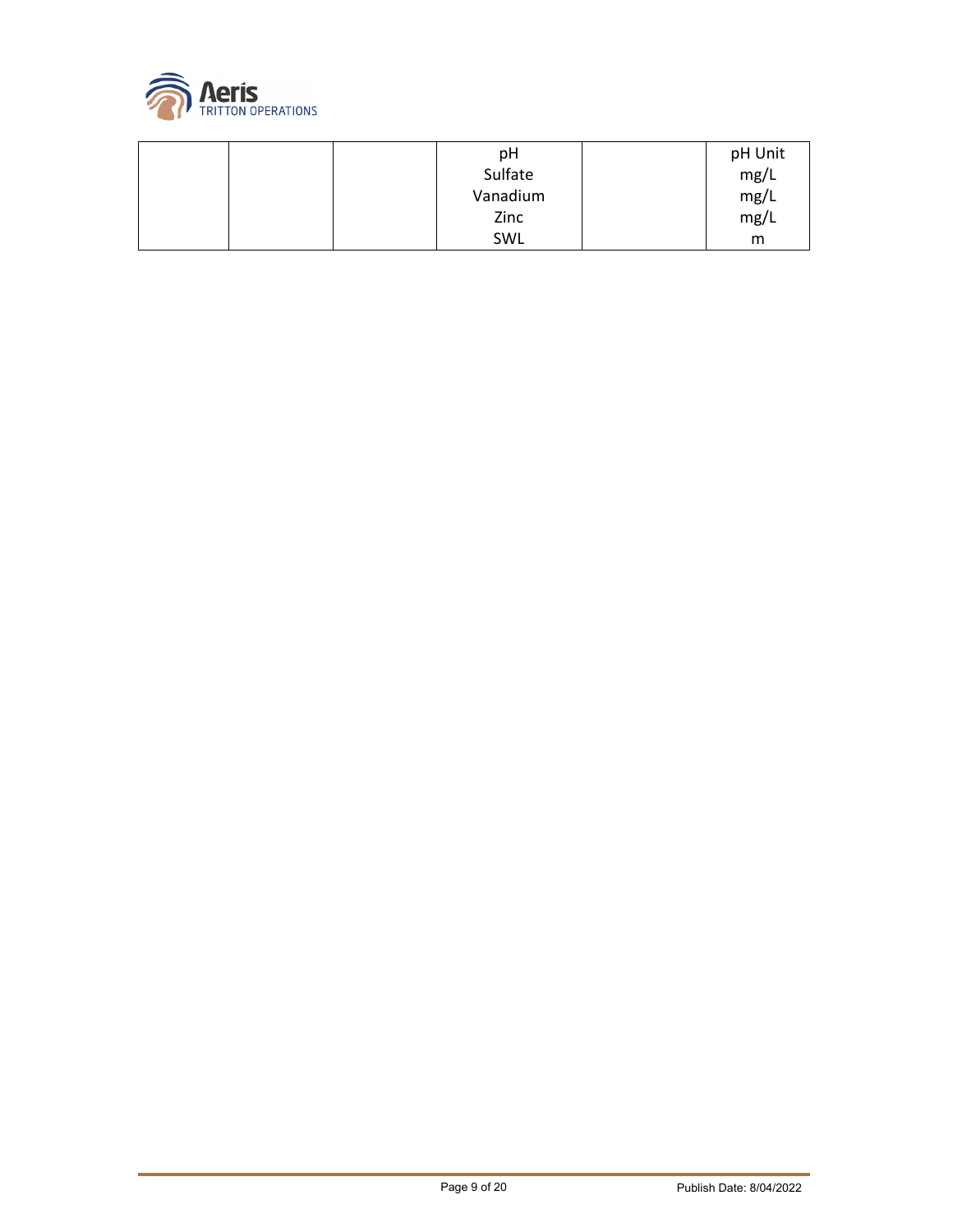

## **[DECEMBER] [2021] – GROUNDWATER MONITORING REPORT GIRILAMBONE OPERATIONS** LICENCE NO.4501

| Licensee: TRITTON RESOURCES LIMITED |                   |             |                   |                    |                     |
|-------------------------------------|-------------------|-------------|-------------------|--------------------|---------------------|
|                                     |                   |             |                   |                    | <b>EPL No. 4501</b> |
| Sample                              | <b>Monitoring</b> |             |                   |                    |                     |
| Point                               | <b>Frequency</b>  | <b>Date</b> | Parameter         | <b>Measurement</b> | Unit                |
| EPA ID                              | Monthly           | Sampled:    | Arsenic           |                    | mg/L                |
| No. 2 -                             |                   |             | <b>Barium</b>     |                    | mg/L                |
| <b>GIP224</b>                       |                   |             | Beryllium         |                    | mg/L                |
|                                     |                   | Obtained:   | Cadmium           |                    | mg/L                |
|                                     |                   |             | Chloride          |                    | mg/L                |
|                                     |                   | Published:  | Chromium          |                    | mg/L                |
|                                     |                   | 8/04/2022   | Cobalt            |                    | mg/L                |
|                                     |                   |             | Conductivity (EC) |                    | $\mu$ S/cm          |
|                                     |                   |             | Copper            |                    | mg/L                |
|                                     |                   |             | Iron              |                    | mg/L                |
|                                     |                   |             | Lead              |                    | mg/L                |
|                                     |                   |             | Manganese         |                    | mg/L                |
|                                     |                   |             | Mercury           |                    | mg/L                |
|                                     |                   |             | Nickel            |                    | mg/L                |
|                                     |                   |             | pH                |                    | pH Unit             |
|                                     |                   |             | Sulfate           |                    | mg/L                |
|                                     |                   |             | Vanadium          |                    | mg/L                |
|                                     |                   |             | Zinc              |                    | mg/L                |
|                                     |                   |             | SWL               |                    | m                   |
| EPA ID                              | Monthly           | Sampled:    | Arsenic           |                    | mg/L                |
| No. 3 -                             |                   |             | <b>Barium</b>     |                    | mg/L                |
| <b>GIP225</b>                       |                   | Obtained:   | Beryllium         |                    | mg/L                |
|                                     |                   |             | Cadmium           |                    | mg/L                |
|                                     |                   | Published:  | Chloride          |                    | mg/L                |
|                                     |                   | 8/04/2022   | Chromium          |                    | mg/L                |
|                                     |                   |             | Cobalt            |                    | mg/L                |
|                                     |                   |             | Conductivity (EC) |                    | $\mu$ S/cm          |
|                                     |                   |             | Copper            |                    | mg/L                |
|                                     |                   |             | Iron              |                    | mg/L                |
|                                     |                   |             | Lead              |                    | mg/L                |
|                                     |                   |             | Manganese         |                    | mg/L                |
|                                     |                   |             | Mercury           |                    | mg/L                |
|                                     |                   |             | Nickel            |                    | mg/L                |
|                                     |                   |             | pH                |                    | pH Unit             |
|                                     |                   |             | Sulfate           |                    | mg/L                |
|                                     |                   |             | Vanadium          |                    | mg/L                |
|                                     |                   |             | Zinc              |                    | mg/L                |
|                                     |                   |             | SWL               |                    | ${\sf m}$           |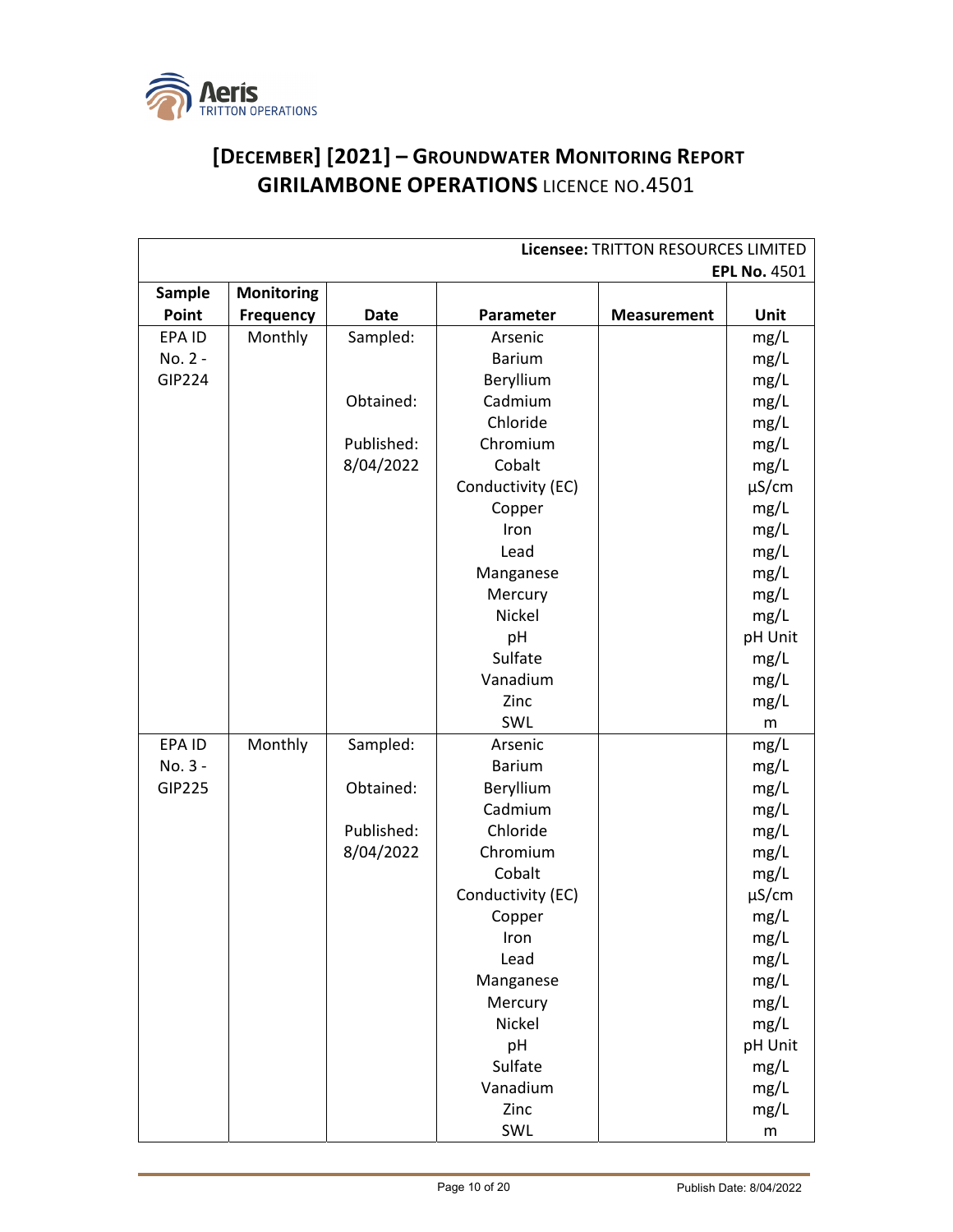

| EPA ID        | Quarterly | Sampled:   | Arsenic           |        | mg/L       |
|---------------|-----------|------------|-------------------|--------|------------|
| No. 4 -       |           | 23/12/21   | <b>Barium</b>     |        | mg/L       |
| <b>GIP234</b> |           |            | Beryllium         |        | mg/L       |
|               |           | Obtained:  | Cadmium           |        | mg/L       |
|               |           | Published: | Chloride          |        | mg/L       |
|               |           | 8/04/2022  | Chromium          |        | mg/L       |
|               |           |            | Cobalt            |        | mg/L       |
|               |           |            | Conductivity (EC) |        | $\mu$ S/cm |
|               |           |            | Copper            |        | mg/L       |
|               |           |            | Iron              |        | mg/L       |
|               |           |            | Lead              |        | mg/L       |
|               |           |            | Manganese         |        | mg/L       |
|               |           |            | Mercury           |        | mg/L       |
|               |           |            | Nickel            |        | mg/L       |
|               |           |            | pH                |        | pH Unit    |
|               |           |            | Sulfate           |        | mg/L       |
|               |           |            | Vanadium          |        | mg/L       |
|               |           |            | Zinc              |        | mg/L       |
|               |           |            | SWL               | 24.66  | m          |
| EPA ID        | Quarterly | Sampled:   | Arsenic           | 0.01   | mg/L       |
| No. 5 -       |           | 14/12/21   | <b>Barium</b>     | 0.019  | mg/L       |
| <b>GIP273</b> |           |            | Beryllium         | 0.01   | mg/L       |
|               |           | Obtained:  | Cadmium           | 0.001  | mg/L       |
|               |           | Published: | Chloride          | 10600  | mg/L       |
|               |           | 8/04/2022  | Chromium          | 0.01   | mg/L       |
|               |           |            | Cobalt            | 0.01   | mg/L       |
|               |           |            | Conductivity (EC) | 34300  | $\mu$ S/cm |
|               |           |            | Copper            | 0.066  | mg/L       |
|               |           |            | Iron              | 0.39   | mg/L       |
|               |           |            | Lead              | 0.028  | mg/L       |
|               |           |            | Manganese         | 0.06   | mg/L       |
|               |           |            | Mercury           | 0.0001 | mg/L       |
|               |           |            | Nickel            | 0.01   | mg/L       |
|               |           |            | pH                | 7.74   | pH Unit    |
|               |           |            | Sulfate           | 3170   | mg/L       |
|               |           |            | Vanadium          | 0.1    | mg/L       |
|               |           |            | Zinc              | 0.097  | mg/L       |
|               |           |            | SWL               | 24.72  | m          |
| EPA ID        | Monthly   | Sampled:   | Arsenic           | 0.01   | mg/L       |
| No. 7 -       |           | 14/12/21   | <b>Barium</b>     | 0.01   | mg/L       |
| GIP274        |           |            | Beryllium         | 0.01   | mg/L       |
|               |           | Obtained:  | Cadmium           | 0.001  | mg/L       |
|               |           | 12/01/22   | Chloride          | 10300  | mg/L       |
|               |           | Published: | Chromium          | 0.01   | mg/L       |
|               |           | 8/04/2022  | Cobalt            | 0.01   | mg/L       |
|               |           |            | Conductivity (EC) | 30600  | $\mu$ S/cm |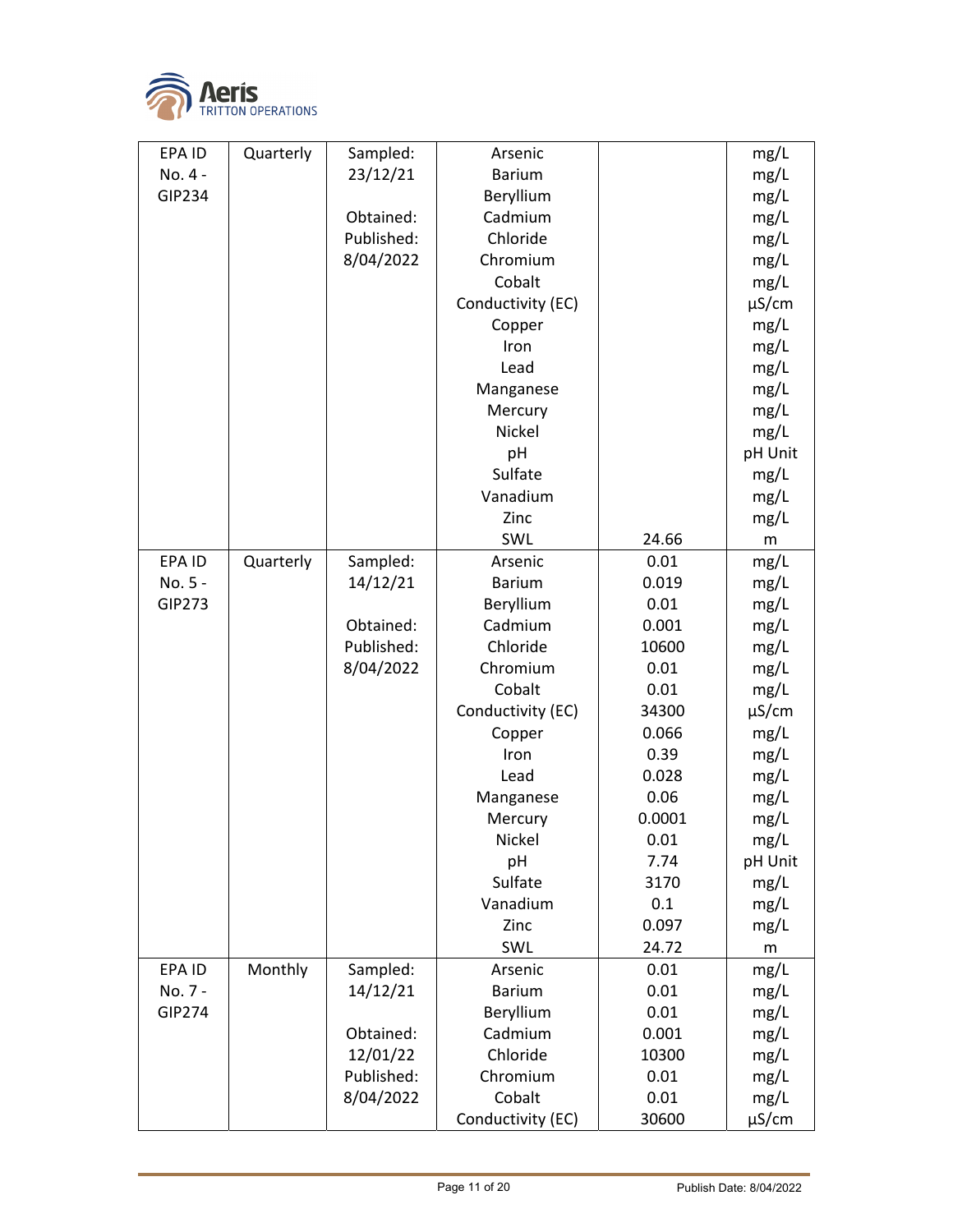

|               |           |            | Copper            | 0.01   | mg/L       |
|---------------|-----------|------------|-------------------|--------|------------|
|               |           |            | Iron              | 0.1    | mg/L       |
|               |           |            | Lead              | 0.01   | mg/L       |
|               |           |            | Manganese         | 0.01   | mg/L       |
|               |           |            | Mercury           | 0.0001 | mg/L       |
|               |           |            | Nickel            | 0.01   | mg/L       |
|               |           |            | pH                | 7.79   | pH Unit    |
|               |           |            | Sulfate           | 2970   | mg/L       |
|               |           |            | Vanadium          | 0.1    | mg/L       |
|               |           |            | Zinc              | 0.05   | mg/L       |
|               |           |            | SWL               | 19.42  | ${\sf m}$  |
| EPA ID        | Quarterly | Sampled:   | Arsenic           |        | mg/L       |
| No. 6 -       |           | 23/12/21   | <b>Barium</b>     |        | mg/L       |
| GIP276        |           |            | Beryllium         |        | mg/L       |
|               |           | Obtained:  | Cadmium           |        | mg/L       |
|               |           |            | Chloride          |        | mg/L       |
|               |           | Published: | Chromium          |        | mg/L       |
|               |           | 8/04/2022  | Cobalt            |        | mg/L       |
|               |           |            | Conductivity (EC) |        | $\mu$ S/cm |
|               |           |            | Copper            |        | mg/L       |
|               |           |            | Iron              |        |            |
|               |           |            |                   |        | mg/L       |
|               |           |            | Lead              |        | mg/L       |
|               |           |            | Manganese         |        | mg/L       |
|               |           |            | Mercury           |        | mg/L       |
|               |           |            | Nickel            |        | mg/L       |
|               |           |            | pH                |        | pH Unit    |
|               |           |            | Sulfate           |        | mg/L       |
|               |           |            | Vanadium          |        | mg/L       |
|               |           |            | Zinc              |        | mg/L       |
|               |           |            | SWL               | 21.15  | m          |
| EPA ID        | Quarterly | Sampled:   | Arsenic           |        | mg/L       |
| No. 8 -       |           | 23/12/21   | <b>Barium</b>     |        | mg/L       |
| <b>GIP277</b> |           |            | Beryllium         |        | mg/L       |
|               |           | Obtained:  | Cadmium           |        | mg/L       |
|               |           |            | Chloride          |        | mg/L       |
|               |           | Published: | Chromium          |        | mg/L       |
|               |           | 8/04/2022  | Cobalt            |        | mg/L       |
|               |           |            | Conductivity (EC) |        | $\mu$ S/cm |
|               |           |            | Copper            |        | mg/L       |
|               |           |            | Iron              |        | mg/L       |
|               |           |            | Lead              |        | mg/L       |
|               |           |            | Manganese         |        | mg/L       |
|               |           |            | Mercury           |        | mg/L       |
|               |           |            | Nickel            |        | mg/L       |
|               |           |            | pH                |        | pH Unit    |
|               |           |            |                   |        |            |
|               |           |            | Sulfate           |        | mg/L       |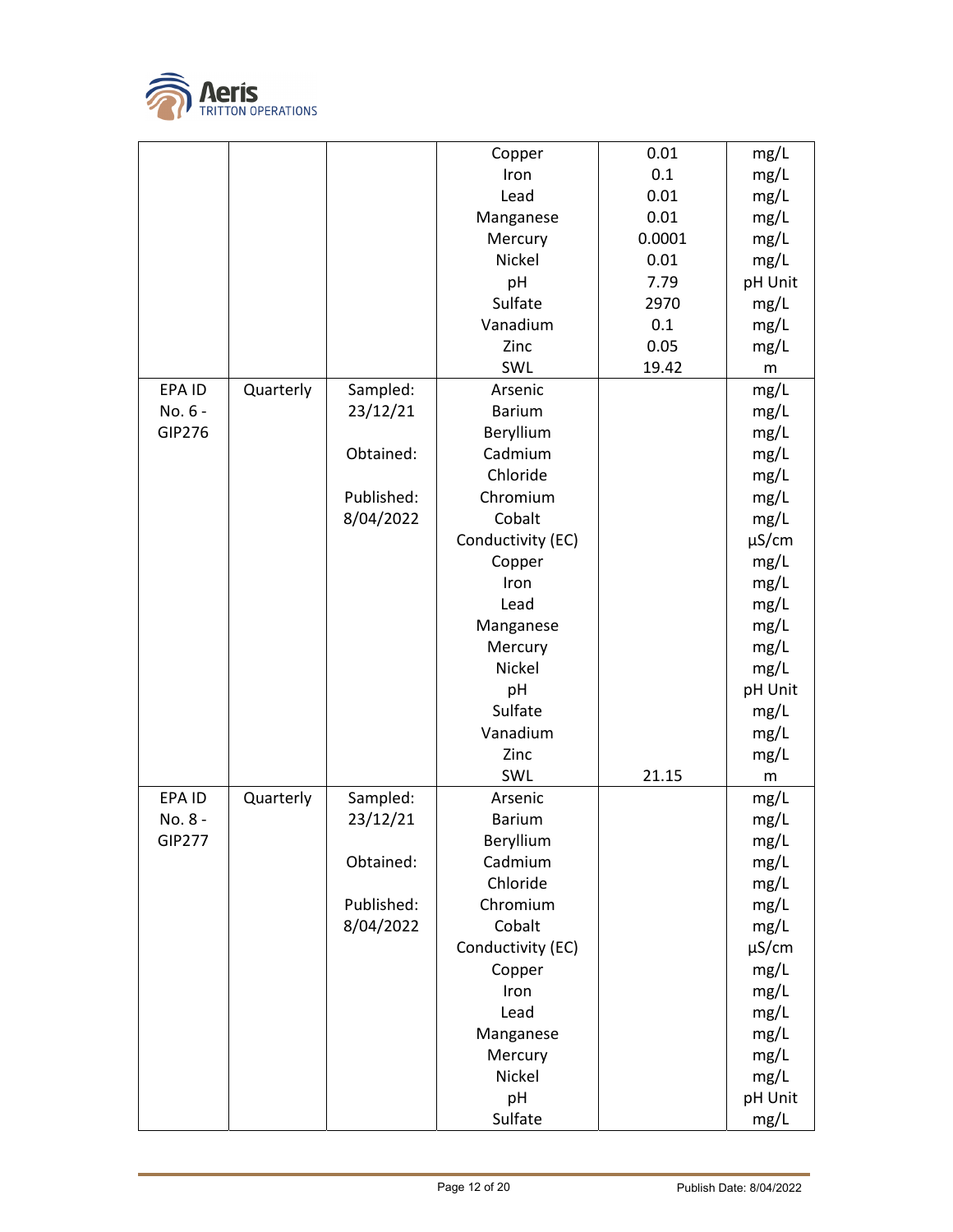

|                |           |            | Vanadium          |       | mg/L       |
|----------------|-----------|------------|-------------------|-------|------------|
|                |           |            | Zinc              |       | mg/L       |
|                |           |            | SWL               | 17.55 | m          |
| EPA ID         | Quarterly | Sampled:   | Arsenic           |       | mg/L       |
| No. 9 -        |           | 23/12/21   | <b>Barium</b>     |       | mg/L       |
| <b>GIP278</b>  |           |            | Beryllium         |       | mg/L       |
|                |           | Obtained:  | Cadmium           |       | mg/L       |
|                |           |            | Chloride          |       | mg/L       |
|                |           | Published: | Chromium          |       | mg/L       |
|                |           | 8/04/2022  | Cobalt            |       | mg/L       |
|                |           |            | Conductivity (EC) |       | $\mu$ S/cm |
|                |           |            | Copper            |       | mg/L       |
|                |           |            | Iron              |       | mg/L       |
|                |           |            | Lead              |       | mg/L       |
|                |           |            | Manganese         |       | mg/L       |
|                |           |            | Mercury           |       | mg/L       |
|                |           |            | Nickel            |       | mg/L       |
|                |           |            | pH                |       | pH Unit    |
|                |           |            | Sulfate           |       | mg/L       |
|                |           |            | Vanadium          |       | mg/L       |
|                |           |            | Zinc              |       | mg/L       |
|                |           |            | SWL               | 25.71 | m          |
| EPA ID         | Quarterly | Sampled:   | Arsenic           |       | mg/L       |
| No. 10 -       |           | 23/12/21   | <b>Barium</b>     |       | mg/L       |
| <b>GIP279A</b> |           |            | Beryllium         |       | mg/L       |
|                |           | Obtained:  | Cadmium           |       | mg/L       |
|                |           |            | Chloride          |       | mg/L       |
|                |           | Published: | Chromium          |       | mg/L       |
|                |           | 8/04/2022  | Cobalt            |       | mg/L       |
|                |           |            | Conductivity (EC) |       | $\mu$ S/cm |
|                |           |            | Copper            |       | mg/L       |
|                |           |            | Iron              |       | mg/L       |
|                |           |            | Lead              |       | mg/L       |
|                |           |            | Manganese         |       | mg/L       |
|                |           |            | Mercury           |       | mg/L       |
|                |           |            | Nickel            |       | mg/L       |
|                |           |            | pH                |       | pH Unit    |
|                |           |            | Sulfate           |       | mg/L       |
|                |           |            | Vanadium          |       | mg/L       |
|                |           |            | Zinc              |       | mg/L       |
|                |           |            | SWL               | 24.95 | ${\sf m}$  |
| EPA ID         | Quarterly | Sampled:   | Arsenic           |       | mg/L       |
| No. 11 -       |           | 23/12/21   | <b>Barium</b>     |       | mg/L       |
| <b>GIP280A</b> |           |            | Beryllium         |       | mg/L       |
|                |           | Obtained:  | Cadmium           |       | mg/L       |
|                |           |            | Chloride          |       | mg/L       |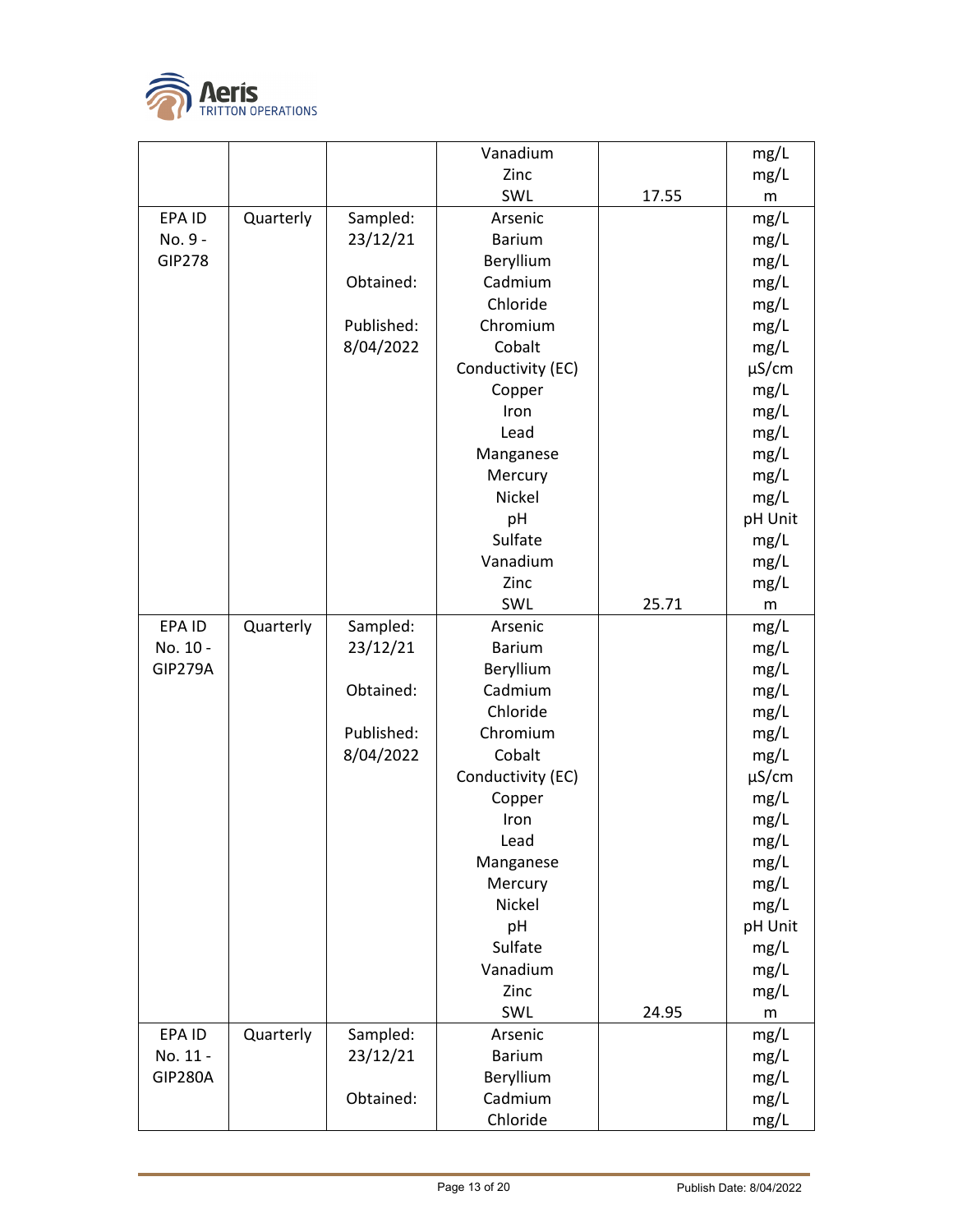

|               |         | Published: | Chromium          |        | mg/L       |
|---------------|---------|------------|-------------------|--------|------------|
|               |         | 8/04/2022  | Cobalt            |        | mg/L       |
|               |         |            | Conductivity (EC) |        | $\mu$ S/cm |
|               |         |            | Copper            |        | mg/L       |
|               |         |            | Iron              |        | mg/L       |
|               |         |            | Lead              |        | mg/L       |
|               |         |            | Manganese         |        | mg/L       |
|               |         |            | Mercury           |        | mg/L       |
|               |         |            | Nickel            |        | mg/L       |
|               |         |            | pH                |        | pH Unit    |
|               |         |            | Sulfate           |        | mg/L       |
|               |         |            | Vanadium          |        | mg/L       |
|               |         |            | Zinc              |        | mg/L       |
|               |         |            | SWL               | 22.67  | m          |
| EPA ID        | Monthly | Sampled:   | Arsenic           | 0.002  | mg/L       |
| No. 12 -      |         | 22/12/21   | <b>Barium</b>     | 0.014  | mg/L       |
| <b>GIP290</b> |         |            | Beryllium         | 0.001  | mg/L       |
|               |         | Obtained:  | Cadmium           | 0.0247 | mg/L       |
|               |         | 12/01/22   | Chloride          | 3860   | mg/L       |
|               |         |            | Chromium          | 0.001  | mg/L       |
|               |         | Published: | Cobalt            | 0.164  | mg/L       |
|               |         | 8/04/2022  | Conductivity (EC) | 16200  | $\mu$ S/cm |
|               |         |            | Copper            | 0.156  | mg/L       |
|               |         |            | Iron              | 0.13   | mg/L       |
|               |         |            | Lead              | 0.002  | mg/L       |
|               |         |            | Manganese         | 8.31   | mg/L       |
|               |         |            | Mercury           | 0.0001 | mg/L       |
|               |         |            | Nickel            | 0.017  | mg/L       |
|               |         |            | pH                | 7.52   | pH Unit    |
|               |         |            | Sulfate           | 3870   | mg/L       |
|               |         |            | Vanadium          | 0.01   | mg/L       |
|               |         |            | Zinc              | 0.369  | mg/L       |
|               |         |            | SWL               | 15.52  | Ш          |
| EPA ID        | Monthly | Sampled:   | Arsenic           | 0.001  | mg/L       |
| No. 13 -      |         | 13/12/21   | <b>Barium</b>     | 0.023  | mg/L       |
| GIP291        |         |            | Beryllium         | 0.001  | mg/L       |
|               |         | Obtained:  | Cadmium           | 0.0015 | mg/L       |
|               |         | 12/01/22   | Chloride          | 8460   | mg/L       |
|               |         |            | Chromium          | 0.001  | mg/L       |
|               |         | Published: | Cobalt            | 0.014  | mg/L       |
|               |         | 8/04/2022  | Conductivity (EC) | 25400  | $\mu$ S/cm |
|               |         |            | Copper            | 0.086  | mg/L       |
|               |         |            | Iron              | 0.23   | mg/L       |
|               |         |            | Lead              | 0.002  | mg/L       |
|               |         |            | Manganese         | 0.194  | mg/L       |
|               |         |            | Mercury           | 0.0001 | mg/L       |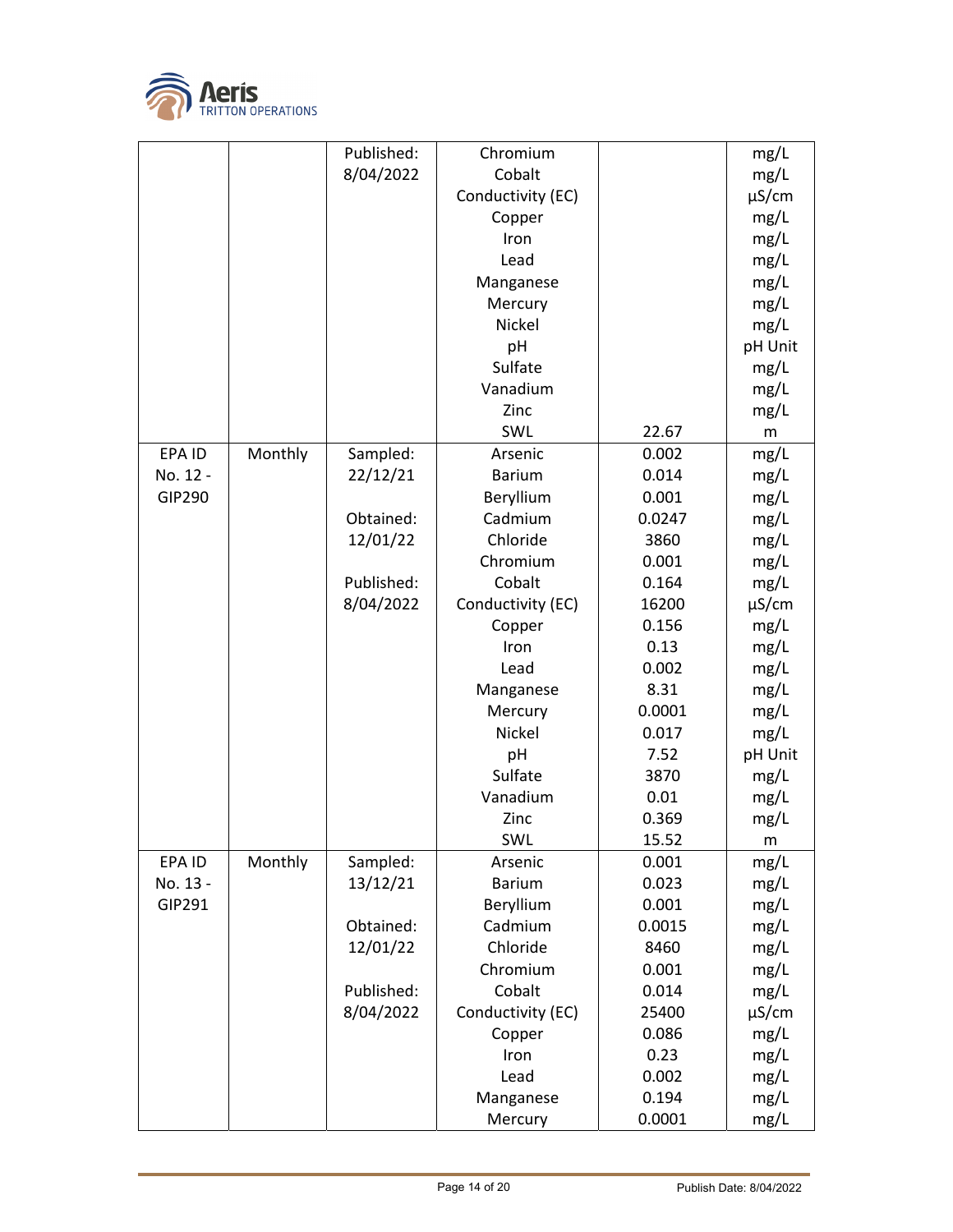

|                |         |            | Nickel               | 0.008  | mg/L         |
|----------------|---------|------------|----------------------|--------|--------------|
|                |         |            | pH                   | 7.73   | pH Unit      |
|                |         |            | Sulfate              | 2830   | mg/L         |
|                |         |            | Vanadium             | 0.01   | mg/L         |
|                |         |            | Zinc                 | 0.072  | mg/L         |
|                |         |            | SWL                  | 11.14  | m            |
| EPA ID         | Monthly | Sampled:   | Arsenic              | 0.058  | mg/L         |
| No. 14 -       |         | 9/12/21    | <b>Barium</b>        | 0.01   | mg/L         |
| <b>GIP292A</b> |         |            | Beryllium            | 0.123  | mg/L         |
|                |         | Obtained:  | Cadmium              | 4.6    | mg/L         |
|                |         | 12/01/22   | Chloride             | 2440   | mg/L         |
|                |         | Published: | Chromium             | 0.21   | mg/L         |
|                |         | 8/04/2022  | Cobalt               | 77.5   | mg/L         |
|                |         |            | Conductivity (EC)    | 31200  | $\mu$ S/cm   |
|                |         |            | Copper               | 332    | mg/L         |
|                |         |            | Iron                 | 152    | mg/L         |
|                |         |            | Lead                 | 0.01   | mg/L         |
|                |         |            | Manganese            | 688    | mg/L         |
|                |         |            | Mercury              | 0.0002 | mg/L         |
|                |         |            | Nickel               | 24.5   | mg/L         |
|                |         |            | pH                   | 3.52   | pH Unit      |
|                |         |            | Sulfate              | 39900  | mg/L         |
|                |         |            | Vanadium             | 0.21   | mg/L         |
|                |         |            | Zinc                 | 361    | mg/L         |
|                |         |            | SWL                  | 10.89  | ${\sf m}$    |
| EPA ID         | Monthly | Sampled:   | Arsenic              |        | mg/L         |
| No. 16 -       |         | 9/12/21    | <b>Barium</b>        |        | mg/L         |
| GIP292AS       |         | Obtained:  | Beryllium            |        | mg/L         |
|                |         | <b>DRY</b> | Cadmium              |        | mg/L         |
|                |         |            | Chloride             |        | mg/L         |
|                |         | Published: | Chromium             |        | mg/L         |
|                |         | 8/04/2022  | Cobalt               |        | mg/L         |
|                |         |            | Conductivity (EC)    |        | $\mu$ S/cm   |
|                |         |            | Copper<br>Iron       |        | mg/L         |
|                |         |            | Lead                 |        | mg/L         |
|                |         |            |                      |        | mg/L<br>mg/L |
|                |         |            | Manganese<br>Mercury |        | mg/L         |
|                |         |            | Nickel               |        | mg/L         |
|                |         |            | pH                   |        | pH Unit      |
|                |         |            | Sulfate              |        | mg/L         |
|                |         |            | Vanadium             |        | mg/L         |
|                |         |            | Zinc                 |        | mg/L         |
|                |         |            | SWL                  | 10.31  | m            |
| EPA ID         | Monthly | Sampled:   | Arsenic              | 0.038  | mg/L         |
| No. 17 -       |         | 13/12/21   | <b>Barium</b>        | 0.01   | mg/L         |
|                |         |            |                      |        |              |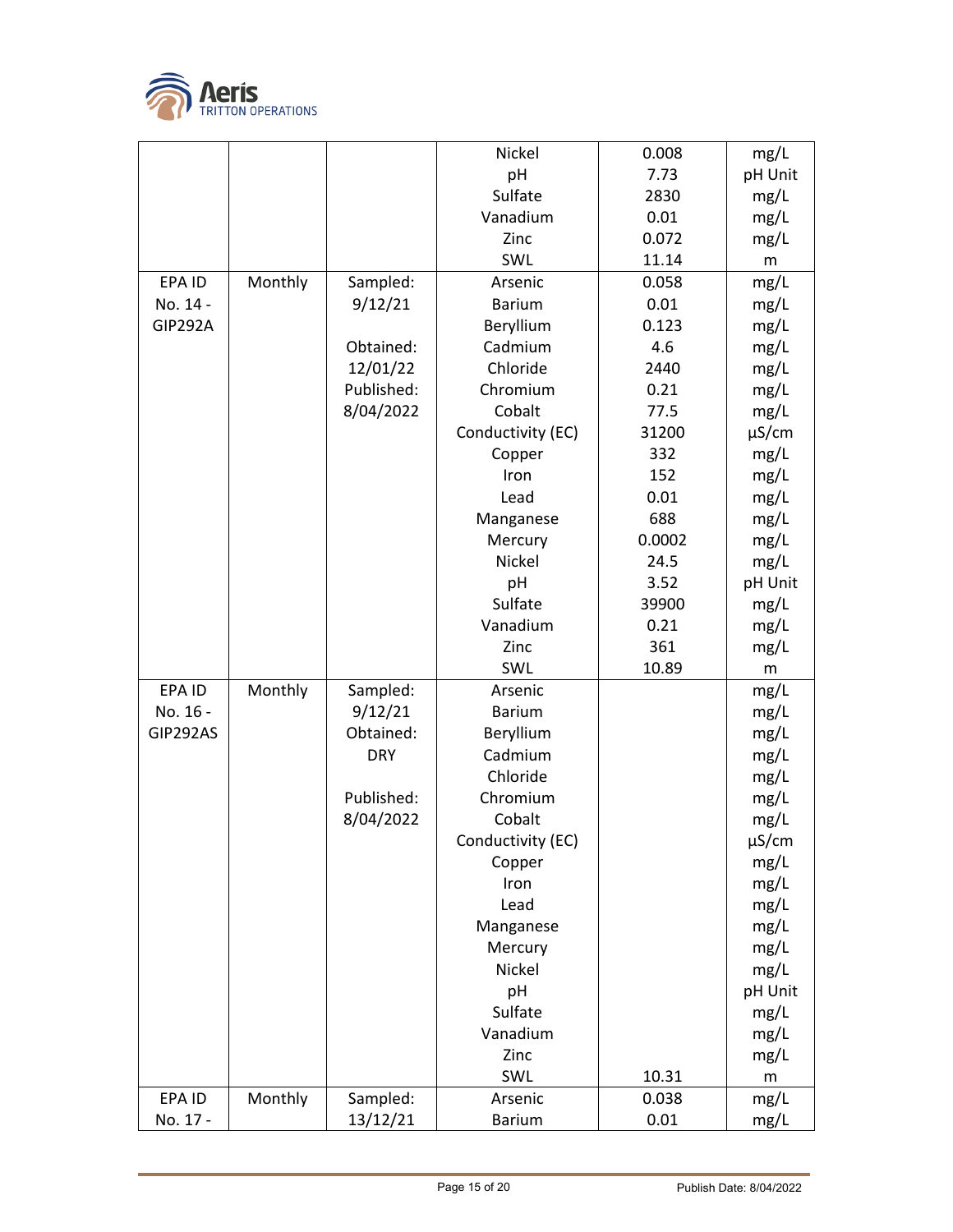

| GIP293        |         |            | Beryllium         | 0.025  | mg/L       |
|---------------|---------|------------|-------------------|--------|------------|
|               |         | Obtained:  | Cadmium           | 2.84   | mg/L       |
|               |         | 12/01/22   | Chloride          | 4120   | mg/L       |
|               |         |            | Chromium          | 0.077  | mg/L       |
|               |         | Published: | Cobalt            | 44     | mg/L       |
|               |         | 8/04/2022  | Conductivity (EC) | 38500  | $\mu$ S/cm |
|               |         |            | Copper            | 92     | mg/L       |
|               |         |            | Iron              | 0.46   | mg/L       |
|               |         |            | Lead              | 0.01   | mg/L       |
|               |         |            | Manganese         | 607    | mg/L       |
|               |         |            | Mercury           | 0.0006 | mg/L       |
|               |         |            | Nickel            | 14.6   | mg/L       |
|               |         |            | pH                | 3.91   | pH Unit    |
|               |         |            | Sulfate           | 39200  | mg/L       |
|               |         |            | Vanadium          | 0.1    | mg/L       |
|               |         |            | Zinc              | 161    | mg/L       |
|               |         |            | SWL               | 15.42  | m          |
| EPA ID        | Monthly | Sampled:   | Arsenic           |        | mg/L       |
| No. 18 -      |         |            | <b>Barium</b>     |        | mg/L       |
| GIP294        |         | Obtained:  | Beryllium         |        | mg/L       |
|               |         |            | Cadmium           |        | mg/L       |
|               |         | Published: | Chloride          |        | mg/L       |
|               |         | 8/04/2022  | Chromium          |        | mg/L       |
|               |         |            | Cobalt            |        | mg/L       |
|               |         |            | Conductivity (EC) |        | $\mu$ S/cm |
|               |         |            | Copper            |        | mg/L       |
|               |         |            | Iron              |        | mg/L       |
|               |         |            | Lead              |        | mg/L       |
|               |         |            | Manganese         |        | mg/L       |
|               |         |            | Mercury           |        | mg/L       |
|               |         |            | Nickel            |        | mg/L       |
|               |         |            | pH                |        | pH Unit    |
|               |         |            | Sulfate           |        | mg/L       |
|               |         |            | Vanadium          |        | mg/L       |
|               |         |            | Zinc              |        | mg/L       |
|               |         |            | SWL               |        | m          |
| EPA ID        | Monthly | Sampled:   | Arsenic           | 0.01   | mg/L       |
| No. 19 -      |         | 14/12/21   | <b>Barium</b>     | 0.045  | mg/L       |
| <b>GIP295</b> |         |            | Beryllium         | 0.01   | mg/L       |
|               |         | Obtained:  | Cadmium           | 0.001  | mg/L       |
|               |         | 12/01/22   | Chloride          | 9220   | mg/L       |
|               |         |            | Chromium          | 0.01   | mg/L       |
|               |         | Published: | Cobalt            | 0.01   | mg/L       |
|               |         | 8/04/2022  | Conductivity (EC) | 29400  | $\mu$ S/cm |
|               |         |            | Copper            | 0.01   | mg/L       |
|               |         |            | Iron              | 0.1    | mg/L       |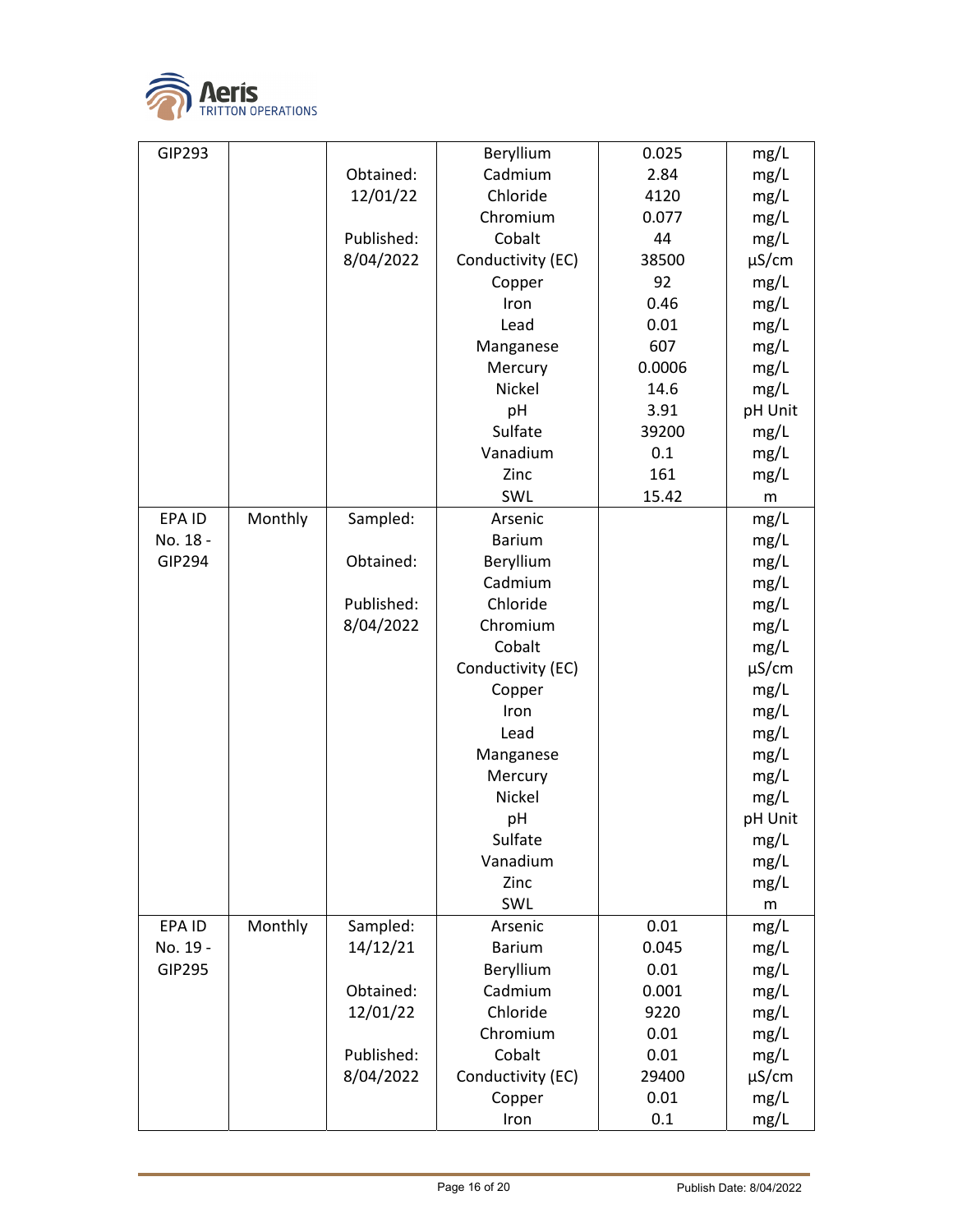

|               |         |            | Lead              | 0.01   | mg/L       |
|---------------|---------|------------|-------------------|--------|------------|
|               |         |            | Manganese         | 0.466  | mg/L       |
|               |         |            | Mercury           | 0.0001 | mg/L       |
|               |         |            | Nickel            | 0.01   | mg/L       |
|               |         |            | pH                | 7.73   | pH Unit    |
|               |         |            | Sulfate           | 2760   | mg/L       |
|               |         |            | Vanadium          | 0.1    | mg/L       |
|               |         |            | Zinc              | 0.05   | mg/L       |
|               |         |            | SWL               | 18.86  | m          |
| EPA ID        | Monthly | Sampled:   | Arsenic           | 0.001  | mg/L       |
| No. 20 -      |         | 9/12/21    | <b>Barium</b>     | 0.009  | mg/L       |
| GIP296        |         |            | Beryllium         | 0.001  | mg/L       |
|               |         | Obtained:  | Cadmium           | 0.0007 | mg/L       |
|               |         | 12/01/22   | Chloride          | 886    | mg/L       |
|               |         |            | Chromium          | 0.001  | mg/L       |
|               |         | Published: | Cobalt            | 0.01   | mg/L       |
|               |         | 8/04/2022  | Conductivity (EC) | 13100  | $\mu$ S/cm |
|               |         |            | Copper            | 0.043  | mg/L       |
|               |         |            | Iron              | 0.06   | mg/L       |
|               |         |            | Lead              | 0.001  |            |
|               |         |            |                   |        | mg/L       |
|               |         |            | Manganese         | 0.104  | mg/L       |
|               |         |            | Mercury           | 0.0001 | mg/L       |
|               |         |            | Nickel            | 0.008  | mg/L       |
|               |         |            | pH                | 7.81   | pH Unit    |
|               |         |            | Sulfate           | 6120   | mg/L       |
|               |         |            | Vanadium          | 0.01   | mg/L       |
|               |         |            | Zinc              | 0.064  | mg/L       |
|               |         |            | SWL               | 8.66   | ${\sf m}$  |
| EPA ID        | Monthly | Sampled:   | Arsenic           | 0.005  | mg/L       |
| No. 21 -      |         | 14/12/21   | <b>Barium</b>     | 0.004  | mg/L       |
| <b>GIP297</b> |         |            | Beryllium         | 0.001  | mg/L       |
|               |         | Obtained:  | Cadmium           | 0.0004 | mg/L       |
|               |         | 12/01/22   | Chloride          | 106    | mg/L       |
|               |         |            | Chromium          | 0.002  | mg/L       |
|               |         | Published: | Cobalt            | 0.006  | mg/L       |
|               |         | 8/04/2022  | Conductivity (EC) | 1180   | $\mu$ S/cm |
|               |         |            | Copper            | 0.078  | mg/L       |
|               |         |            | Iron              | 0.9    | mg/L       |
|               |         |            | Lead              | 0.002  | mg/L       |
|               |         |            | Manganese         | 0.094  | mg/L       |
|               |         |            | Mercury           | 0.0001 | mg/L       |
|               |         |            | Nickel            | 0.004  | mg/L       |
|               |         |            | pH                | 7.73   | pH Unit    |
|               |         |            | Sulfate           | 215    | mg/L       |
|               |         |            | Vanadium          | 0.01   | mg/L       |
|               |         |            | Zinc              | 0.089  | mg/L       |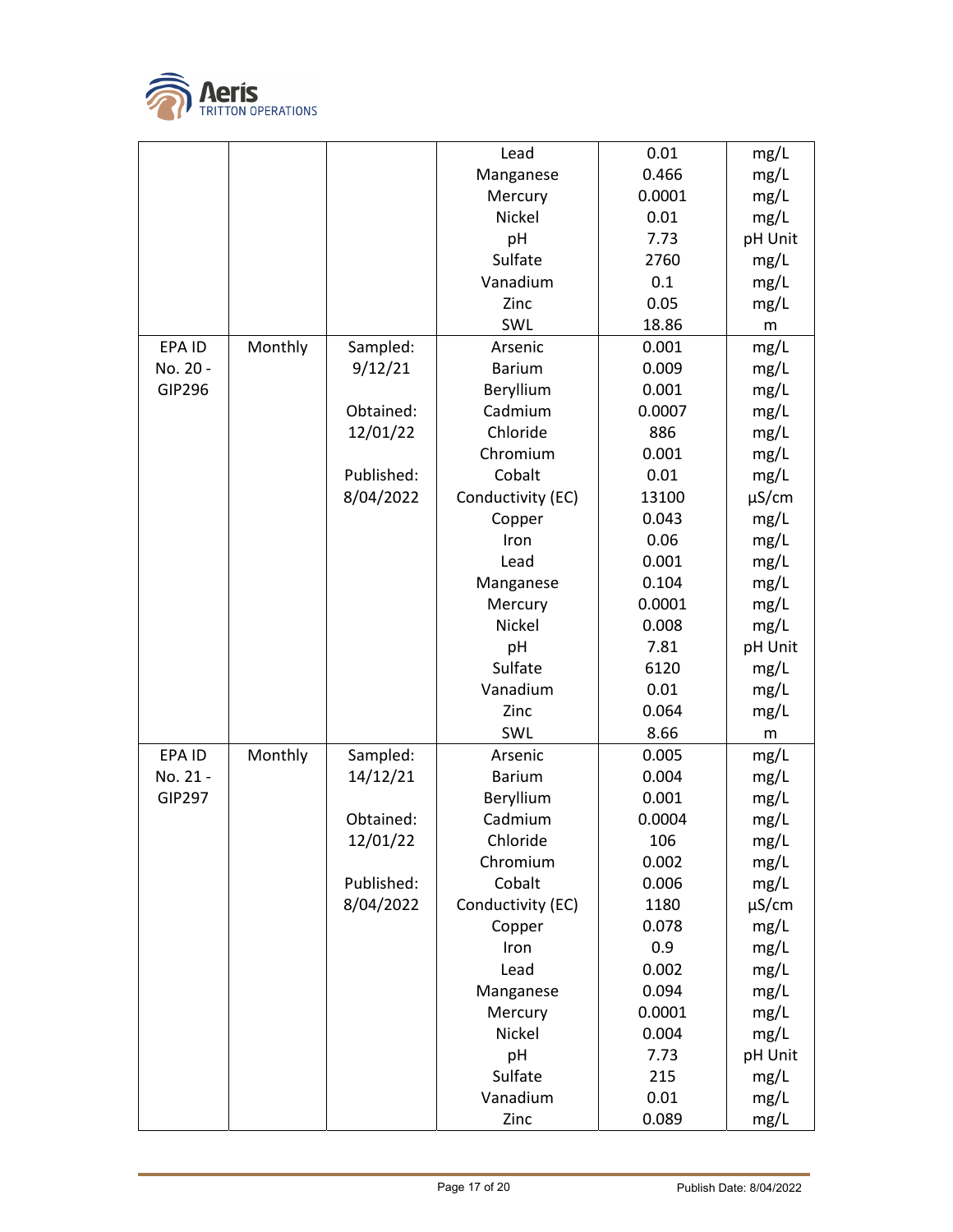

|               |         |            | SWL               | 22.66  | m               |
|---------------|---------|------------|-------------------|--------|-----------------|
| EPA ID        | Monthly | Sampled:   | Arsenic           | 0.01   | mg/L            |
| No. 22 -      |         | 14/12/21   | <b>Barium</b>     | 0.01   | mg/L            |
| <b>GIP298</b> |         |            | Beryllium         | 0.01   | mg/L            |
|               |         | Obtained:  | Cadmium           | 0.001  | mg/L            |
|               |         | 12/01/22   | Chloride          | 9900   | mg/L            |
|               |         |            | Chromium          | 0.01   | mg/L            |
|               |         | Published: | Cobalt            | 0.01   | mg/L            |
|               |         | 8/04/2022  | Conductivity (EC) | 29600  | $\mu$ S/cm      |
|               |         |            | Copper            | 0.035  | mg/L            |
|               |         |            | Iron              | 0.16   | mg/L            |
|               |         |            | Lead              | 0.01   | mg/L            |
|               |         |            | Manganese         | 0.08   | mg/L            |
|               |         |            | Mercury           | 0.0001 | mg/L            |
|               |         |            | Nickel            | 0.01   | mg/L            |
|               |         |            | pH                | 7.87   | pH Unit         |
|               |         |            | Sulfate           | 2900   | mg/L            |
|               |         |            | Vanadium          | 0.1    | mg/L            |
|               |         |            | Zinc              | 0.079  | mg/L            |
|               |         |            | SWL               | 22.62  | m               |
| EPA ID        | Monthly | Sampled:   | Arsenic           |        | mg/L            |
| No. 23 -      |         |            | <b>Barium</b>     |        | mg/L            |
| GIP299        |         | Obtained:  | Beryllium         |        | mg/L            |
|               |         |            | Cadmium           |        | mg/L            |
|               |         | Published: | Chloride          |        | mg/L            |
|               |         | 8/04/2022  | Chromium          |        | mg/L            |
|               |         |            | Cobalt            |        | mg/L            |
|               |         |            | Conductivity (EC) |        | $\mu$ S/cm      |
|               |         |            | Copper            |        | mg/L            |
|               |         |            | Iron              |        | mg/L            |
|               |         |            | Lead              |        | mg/L            |
|               |         |            | Manganese         |        | mg/L            |
|               |         |            | Mercury<br>Nickel |        | mg/L            |
|               |         |            | pH                |        | mg/L<br>pH Unit |
|               |         |            | Sulfate           |        | mg/L            |
|               |         |            | Vanadium          |        | mg/L            |
|               |         |            | Zinc              |        | mg/L            |
|               |         |            | SWL               |        | m               |
| EPA ID        | Monthly | Sampled:   | Arsenic           |        | mg/L            |
| No. 24 -      |         |            | <b>Barium</b>     |        | mg/L            |
| GIP300        |         | Obtained:  | Beryllium         |        | mg/L            |
|               |         |            | Cadmium           |        | mg/L            |
|               |         | Published: | Chloride          |        | mg/L            |
|               |         | 8/04/2022  | Chromium          |        | mg/L            |
|               |         |            | Cobalt            |        | mg/L            |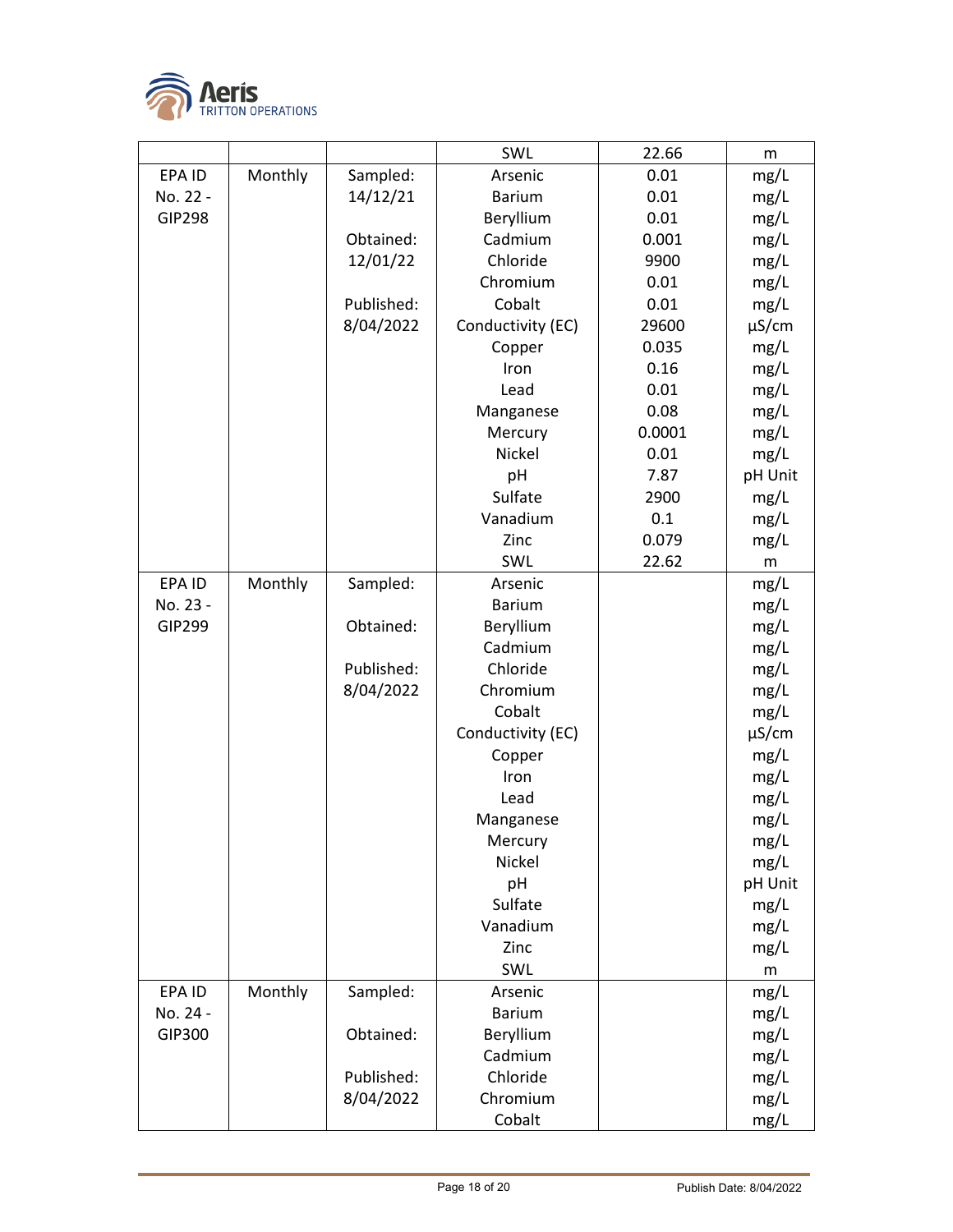

|          |         |            | Conductivity (EC) |        | $\mu$ S/cm |
|----------|---------|------------|-------------------|--------|------------|
|          |         |            | Copper            |        | mg/L       |
|          |         |            | Iron              |        | mg/L       |
|          |         |            | Lead              |        | mg/L       |
|          |         |            | Manganese         |        | mg/L       |
|          |         |            | Mercury           |        | mg/L       |
|          |         |            | Nickel            |        | mg/L       |
|          |         |            | pH                |        | pH Unit    |
|          |         |            | Sulfate           |        | mg/L       |
|          |         |            | Vanadium          |        | mg/L       |
|          |         |            | Zinc              |        | mg/L       |
|          |         |            | SWL               |        | ${\sf m}$  |
| EPA ID   | Monthly | Sampled:   | Arsenic           | 0.001  | mg/L       |
| No. 25 - |         | 14/12/21   | <b>Barium</b>     | 0.021  | mg/L       |
| GIP301   |         |            | Beryllium         | 0.001  | mg/L       |
|          |         | Obtained:  | Cadmium           | 0.0045 | mg/L       |
|          |         | 12/01/22   | Chloride          | 2310   | mg/L       |
|          |         |            | Chromium          | 0.001  | mg/L       |
|          |         | Published: | Cobalt            | 0.001  | mg/L       |
|          |         | 8/04/2022  | Conductivity (EC) | 9490   | $\mu$ S/cm |
|          |         |            | Copper            | 0.043  | mg/L       |
|          |         |            | Iron              | 0.06   | mg/L       |
|          |         |            | Lead              | 0.001  | mg/L       |
|          |         |            | Manganese         | 0.883  | mg/L       |
|          |         |            | Mercury           | 0.0001 | mg/L       |
|          |         |            | Nickel            | 0.019  | mg/L       |
|          |         |            | pH                | 8.06   | pH Unit    |
|          |         |            | Sulfate           | 1360   | mg/L       |
|          |         |            | Vanadium          | 0.01   | mg/L       |
|          |         |            | Zinc              | 0.201  | mg/L       |
|          |         |            | SWL               | 15.45  | m          |
| EPA ID   | Monthly | Sampled:   | Arsenic           | 0.01   | mg/L       |
| No. 26 - |         | 14/12/21   | <b>Barium</b>     | 0.01   | mg/L       |
| GIP302   |         |            | Beryllium         | 0.01   | mg/L       |
|          |         | Obtained:  | Cadmium           | 0.0119 | mg/L       |
|          |         | 12/01/22   | Chloride          | 9060   | mg/L       |
|          |         |            | Chromium          | 0.052  | mg/L       |
|          |         | Published: | Cobalt            | 0.145  | mg/L       |
|          |         | 8/04/2022  | Conductivity (EC) | 29400  | $\mu$ S/cm |
|          |         |            | Copper            | 0.934  | mg/L       |
|          |         |            | Iron              | 0.28   | mg/L       |
|          |         |            | Lead              | 0.01   | mg/L       |
|          |         |            | Manganese         | 1.56   | mg/L       |
|          |         |            | Mercury           | 0.0001 | mg/L       |
|          |         |            | Nickel            | 0.529  | mg/L       |
|          |         |            | pH                | 7.76   | pH Unit    |